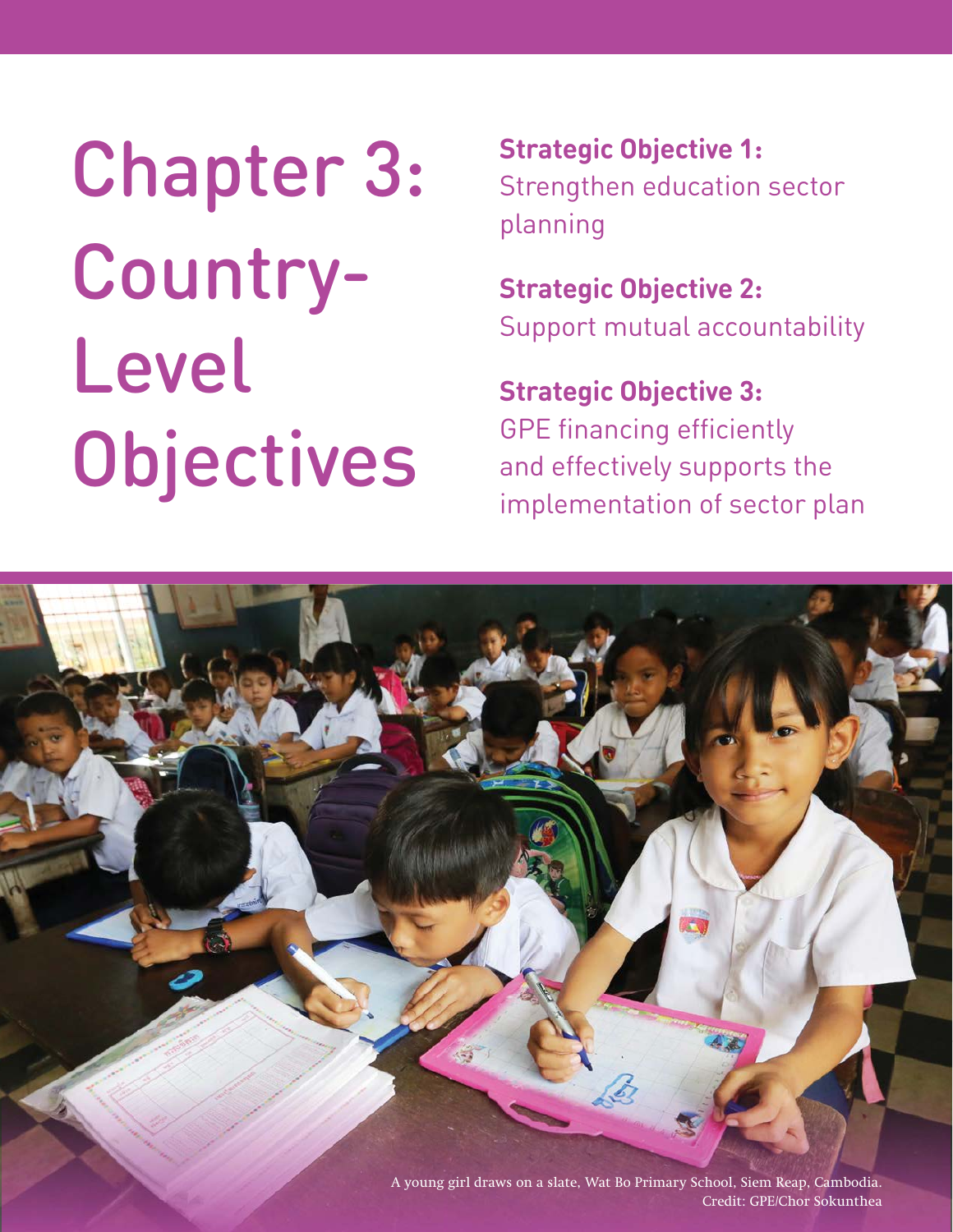# **Chapter 3: Country-Level Objectives**

# **Introduction**

Country-level objectives are at the heart of the Global Partnership for Education's work and form the basis of its operational model. GPE focuses on three main country-level objectives:

- **Objective 1:** Strengthened sector planning and policy implementation
- **O** Objective 2: Mutual accountability
- **Objective 3:** Efficient and effective GPE financing

Underpinning these three objectives are policies, programs and activities that align with and reinforce each other to yield an effective, efficient education system that delivers equitable, quality educational services for all.

GPE's results framework uses 10 indicators to track the objectives, eight of which have a milestone for 2017. Overall, GPE demonstrated strong progress with respect to these objectives, indicating real-time achievements that contribute to realizing GPE's anticipated outcomes and impact.

### **Sector planning and policy implementation.**

Although no 2017 milestone is set for the quality of sector plans (indicators 16a-d), currently available data show that the proportion of education sector plans (ESPs) and transitional education plans (TEPs) meeting quality standards increased dramatically from baseline, from 58 percent (11 out of 19) to 96 percent (22 out of 23; Indicator 16a). This improvement is largely due to the robust ESP quality assurance process strengthened since 2016. In addition,

all applications to education sector program implementation grant (ESPIG) met the GPE funding model data strategy requirement (Indicator 17).

**Mutual accountability**. Indicators on mutual accountability present mixed results, highlighting the need for more attention to this core GPE principle. While 53 percent (33 out of 62) of local education groups met the expected membership requirements, exceeding the milestone of 48 percent (Indicator 19), only 32 percent (6 out of 19) of joint sector reviews met quality standards against a milestone of 53 percent (Indicator 18).

**Effective and efficient GPE financing.** Major aspects of GPE grant financing progressed well, although with some delays in implementation. On the positive side, the proportion of textbooks distributed was 114 percent of planned against the 2017 milestone of 78 percent; the proportion of teachers trained was 98 percent against a milestone of 87 percent; and the proportion of classrooms built was 76 percent against a milestone of 69 percent (indicators 21-23). All grant applications fulfilled the requirement for performance indicators on equity, efficiency and learning (Indicator 24); however, 79 percent (38 out of 48) of grants were on track for implementation, slightly below the milestone of 82 percent (Indicator 25).

It is important to note that there are considerable variations across developing country partners (DCPs) in these results. Tackling roadblocks to progress at the country level will require a nuanced, contextualized, and data-driven approach. The sections below discuss the results in greater detail.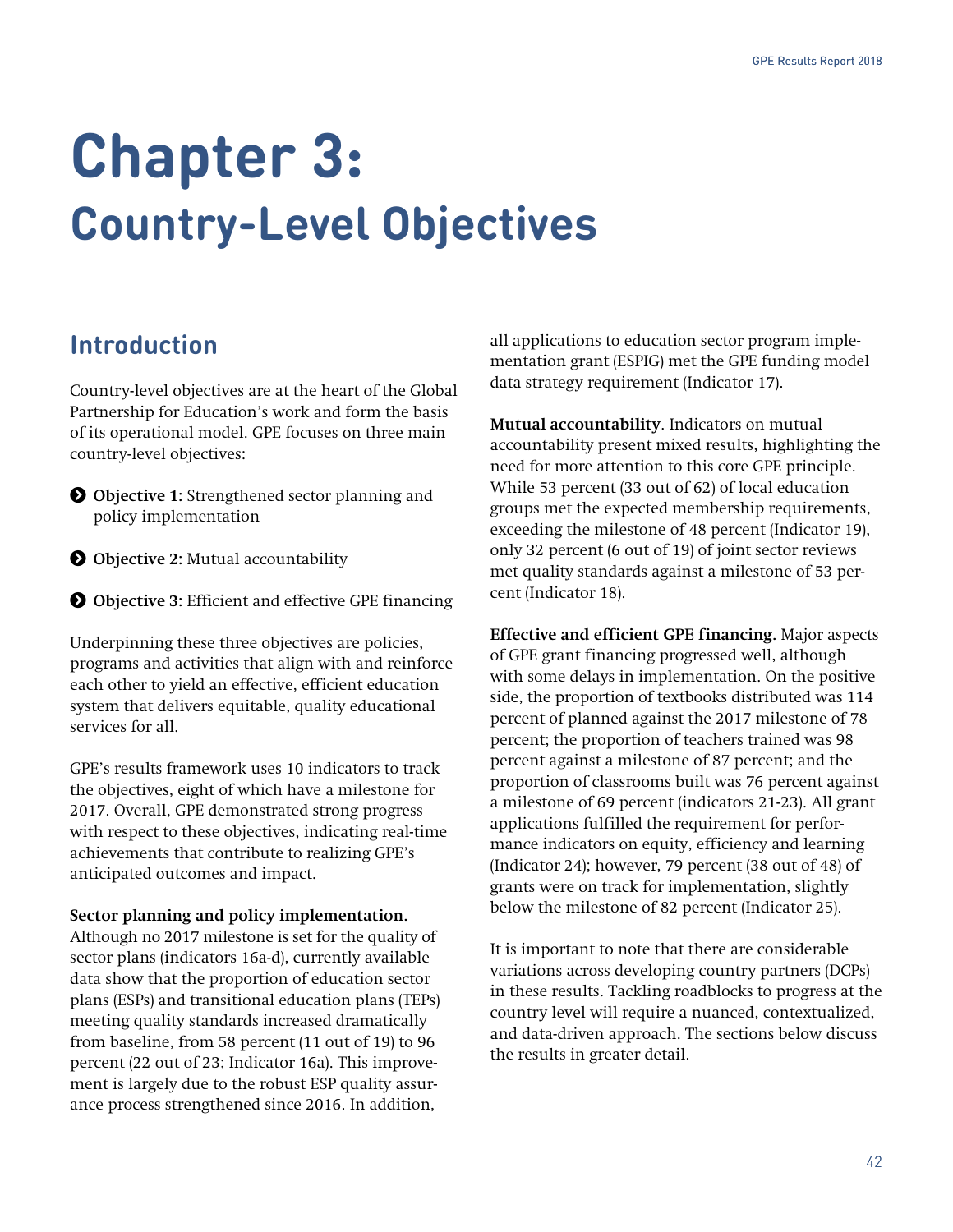# **Strategic Objective 1: Strengthen education sector planning and policy implementation (Indicators 16a-d; 17)**

# **Quality of Sector Plans (Indicator 16a-d)**

GPE supports DCPs in developing quality education sector plans through technical and financial support under its Education Sector Plan Development Grants (ESPDGs). Sector plans are a vitally important blueprint for investment choices in the sector, as well as for implementation and monitoring of education policies and programs. GPE is the largest funder of ESPs and TEPs; from the inception of ESPDG program in 2012 through December 2017, it has granted US\$21.7 million to developing country partners (see Appendix B). In FY17, GPE provided 38 grants to 42 countries or federal states, for a total of US\$12.6 million to fund education sector analysis and sector plan development.1

The GPE results framework tracks the quality of education sector plans (indicators 16a-d) as the first step toward effective plan implementation and desired impact. The indicators track the overall quality of ESPs (16a); quality of the teaching and learning strategy (16b); quality of the strategy to respond to marginalized groups (16c); and quality of the strategy to improve efficiency (16d). The ESP/TEP quality is assessed using GPE's quality standard (QS, appendices 3-1, 3-2 and 3-3), developed jointly by the GPE Secretariat and UNESCO-International Institute for Education Planning (UNESCO-IIEP). ESPs must meet at least five out of seven quality standards, and TEPs must meet at least three out of five, to reach the quality benchmark.

Although the first milestone is set for 2018, GPE demonstrated strong progress with respect to the quality of ESP/TEPs in CY2016 and CY2017. During this period, the vast majority of ESPs/TEPs assessed  $-96$  percent (22 out of 23<sup>2</sup>)  $-$  achieved the quality standard in CY2016/173, as compared with a baseline of 58 percent (11 out of 19) in CY2014/154 (Figure 3.1). The two TEPs among this group met all five overall quality standards; this is in contrast to the baseline period, during which two out of three TEPs met fewer quality standards.

<sup>1</sup> GPE, Portfolio Review 2017 (Washington, DC: Global Partnership for Education, 2017): p.17

<sup>2</sup> Afghanistan, Benin, Bhutan, Burkina Faso, Cambodia, Cape Verde, Côte d'Ivoire, Democratic Republic of Congo, Ethiopia, The Gambia, Guinea Bissau, Lesotho, Liberia, Madagascar, Sierra Leone, Somalia (Puntland), Somalia (Somaliland), Tanzania (Zanzibar), Zimbabwe, Eritrea, Nepal, Chad and Comoros.

<sup>3</sup> ESPs and TEPs assessed for this period are the ones endorsed during CY2016 and CY2017 and assessed before March 15, 2018.

<sup>4</sup> Given that countries develop plans in a range of three to 10 years, this indicator is updated every two years so as to ensure that a reasonable number of countries with endorsed plans are included in the sample used to calculate the indicator.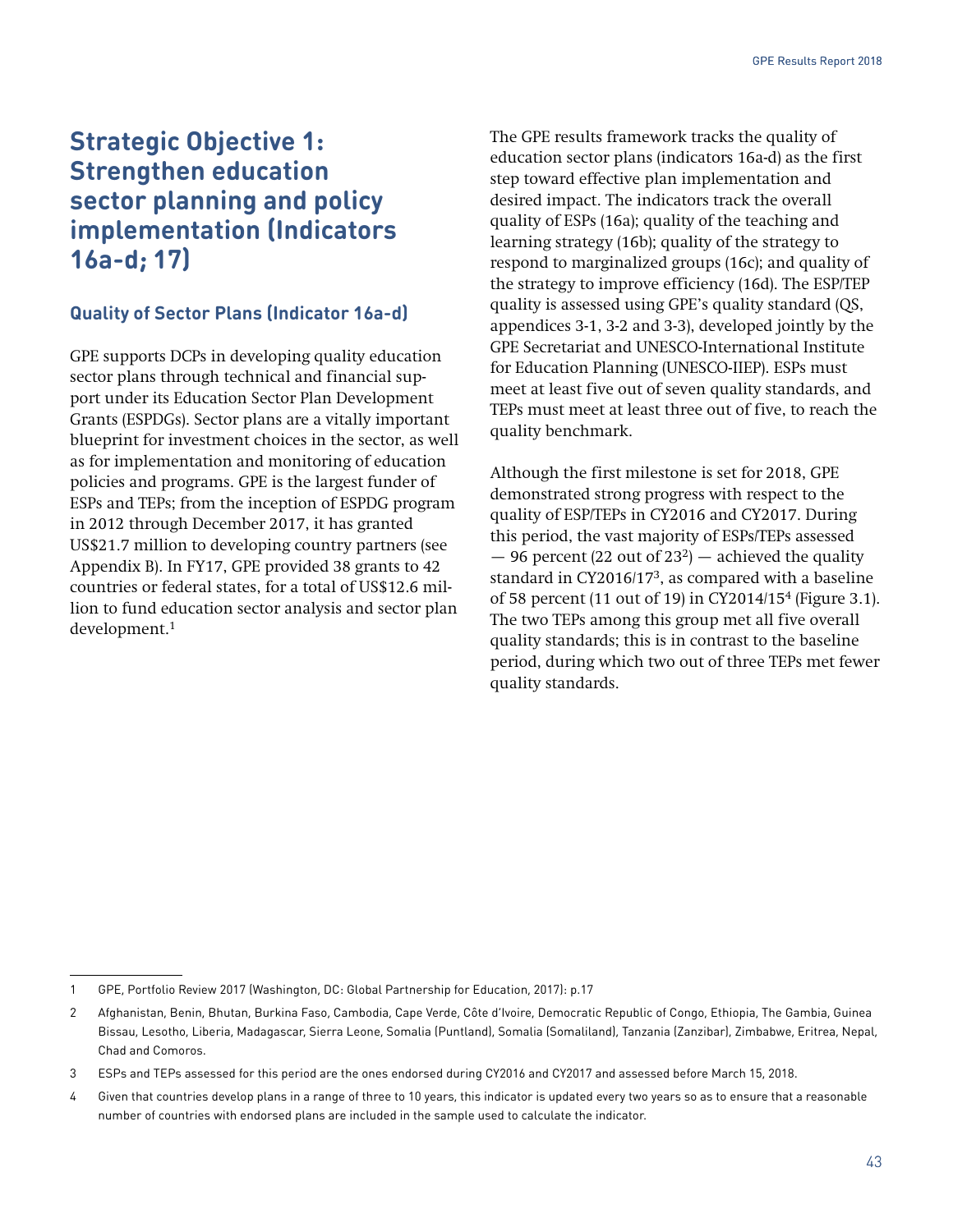#### **Figure 3.1. Over 90 percent of ESPs and TEPs met the overall quality standard in 2016/2017.**

*Proportion of ESPs and TEPs meeting quality standards in CY2014/15 and CY2016/17*



Source: GPE Secretariat. The secretariat control of the secretarism in the bracket above the bars are the number of ESPs/ TEPs that met quality standards.

The improvement in the quality of sector plans can be partially explained by quality assurance process, which was strengthened in 2016. The new process includes appraisal by independent consultants who are trained in the use of guidelines for education sector plan appraisal developed by UNESCO-IIEP and GPE Secretariat<sup>5</sup>.

<sup>5</sup> UNESCO-IIEP and GPE, Guidelines for Education Sector Plan Appraisal (2015). Note that the use of appraisal guidelines was neither mandatory nor systematic in the past (GPE, Independent Assessment of Education Sector Plans — Costed Options, BOD/2015/12 DOC 09 Rev. 1, 2015).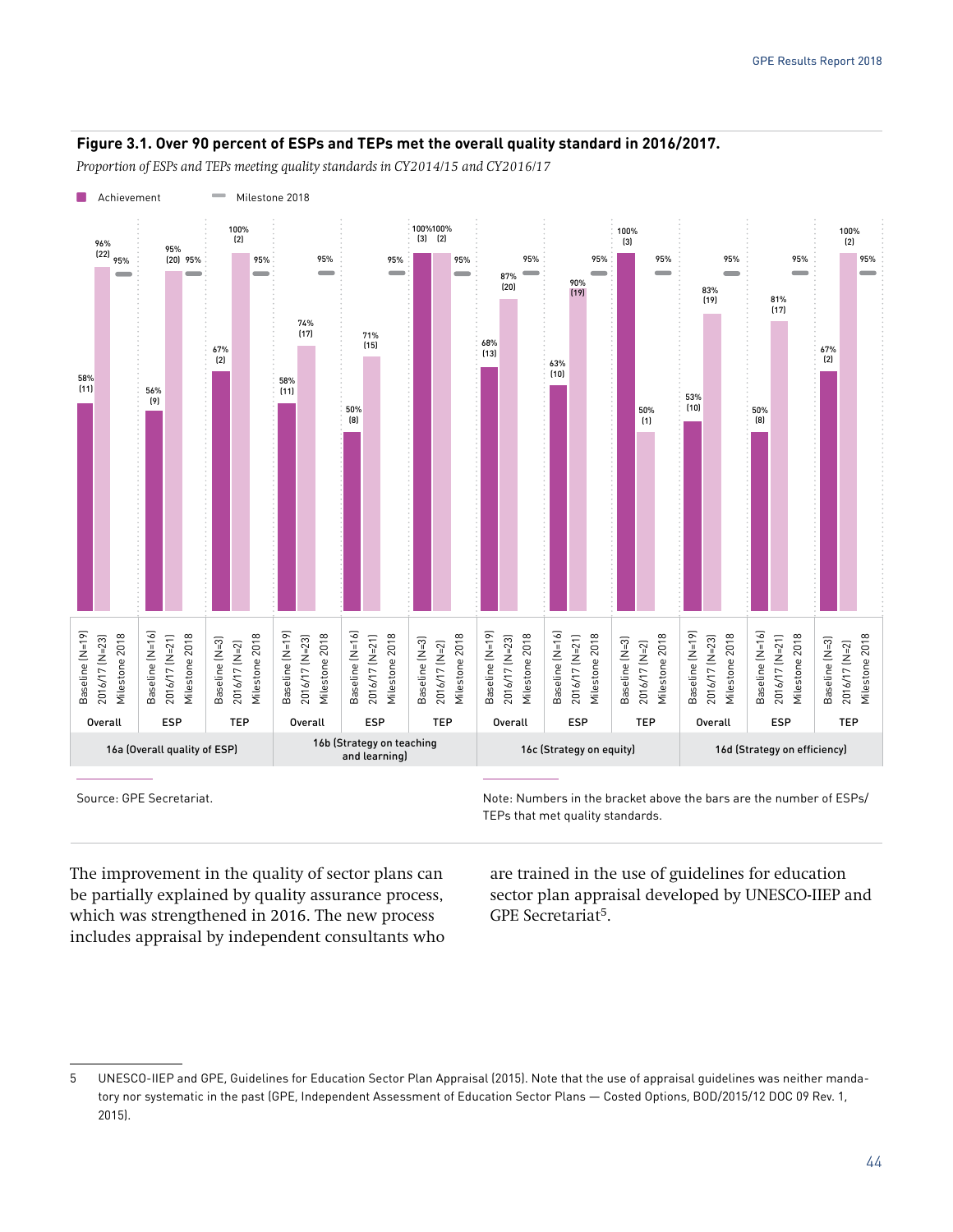**Figure 3.2. New quality assurance process for ESPs.** 



Though the proportion of ESPs/TEPs meeting the standards increased across all dimensions (Figure 3.2), there remain areas for improvement. Several ESPs fell short on "achievability"; a closer look reveals that these ESPs lacked realistic financing frameworks or results frameworks that could enable proper monitoring. Further effort is needed to ensure that these

critical aspects of ESPs are addressed if they are to support suitable plan implementation.

Additional disaggregated data on the quality of the plans with respect to teaching and learning (Indicator 16b), equity (Indicator 16c) and efficiency (Indicator 16d) can be found in Appendix 3-4 and Appendix 3-5.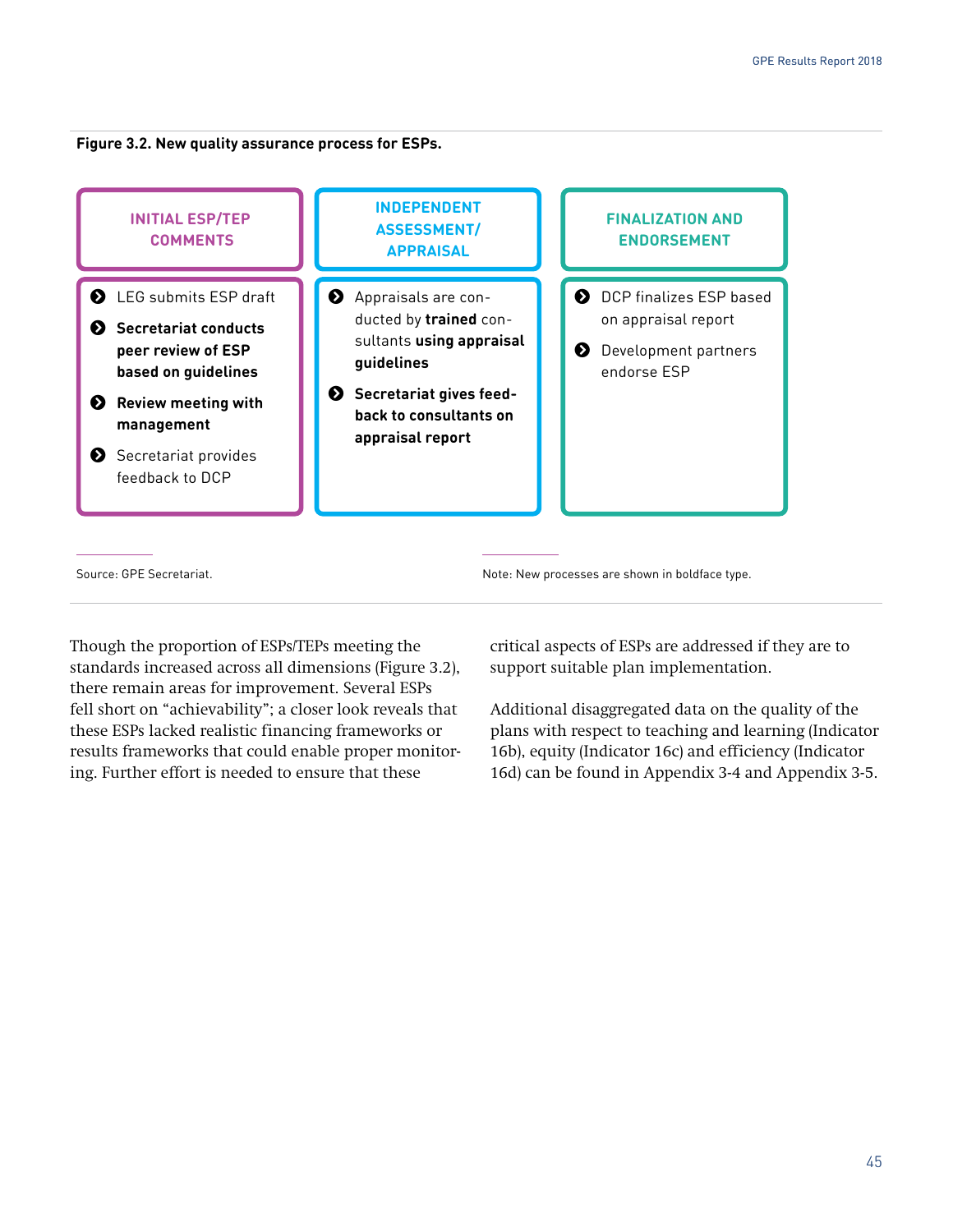#### **Figure 3.3. Quality of ESPs and TEPs improved across all standards in 2016/2017.**

*Proportion of ESPs and TEPs meeting specific standards CY2014/2015 and CY2016/2017*

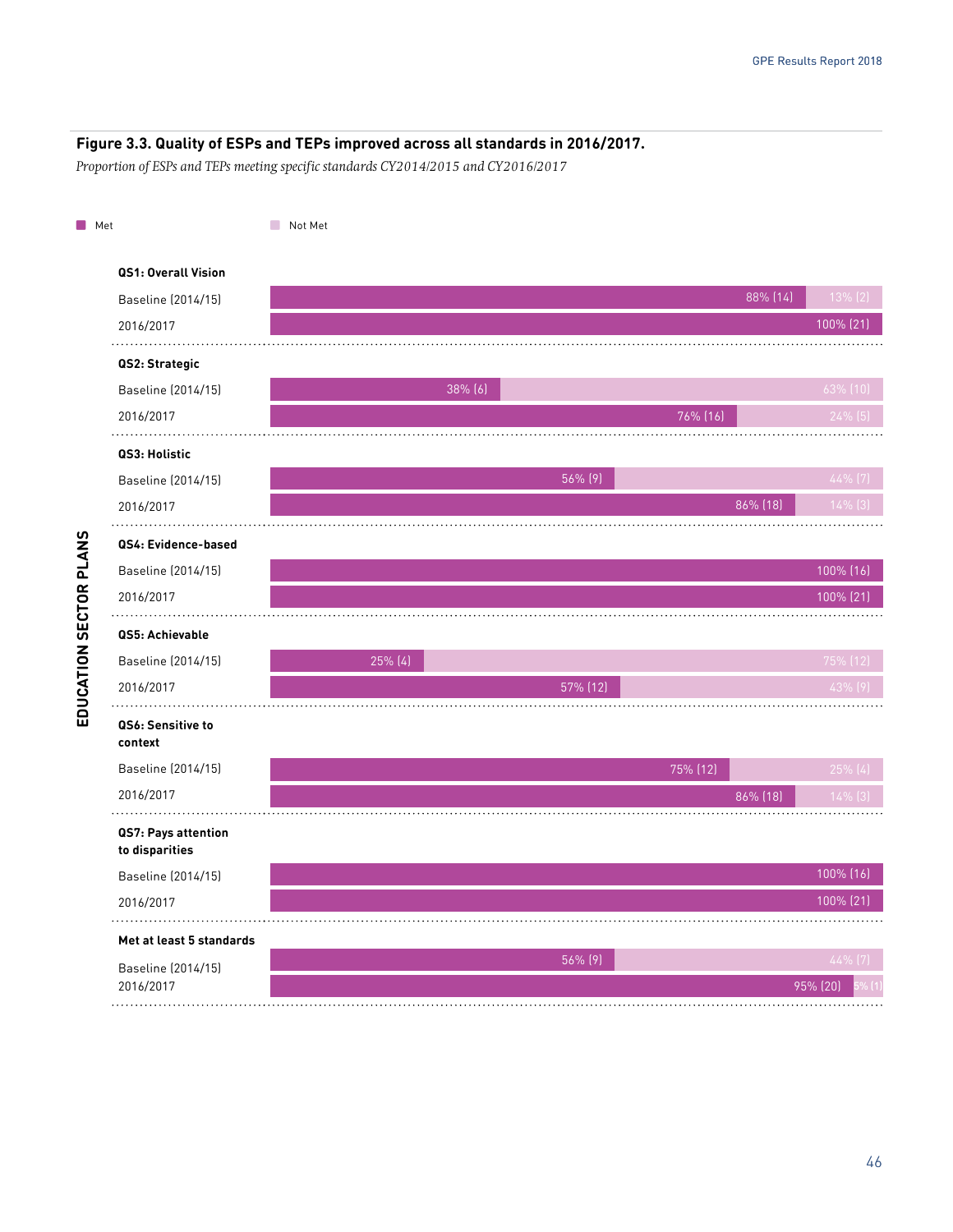

Source: GPE Secretariat.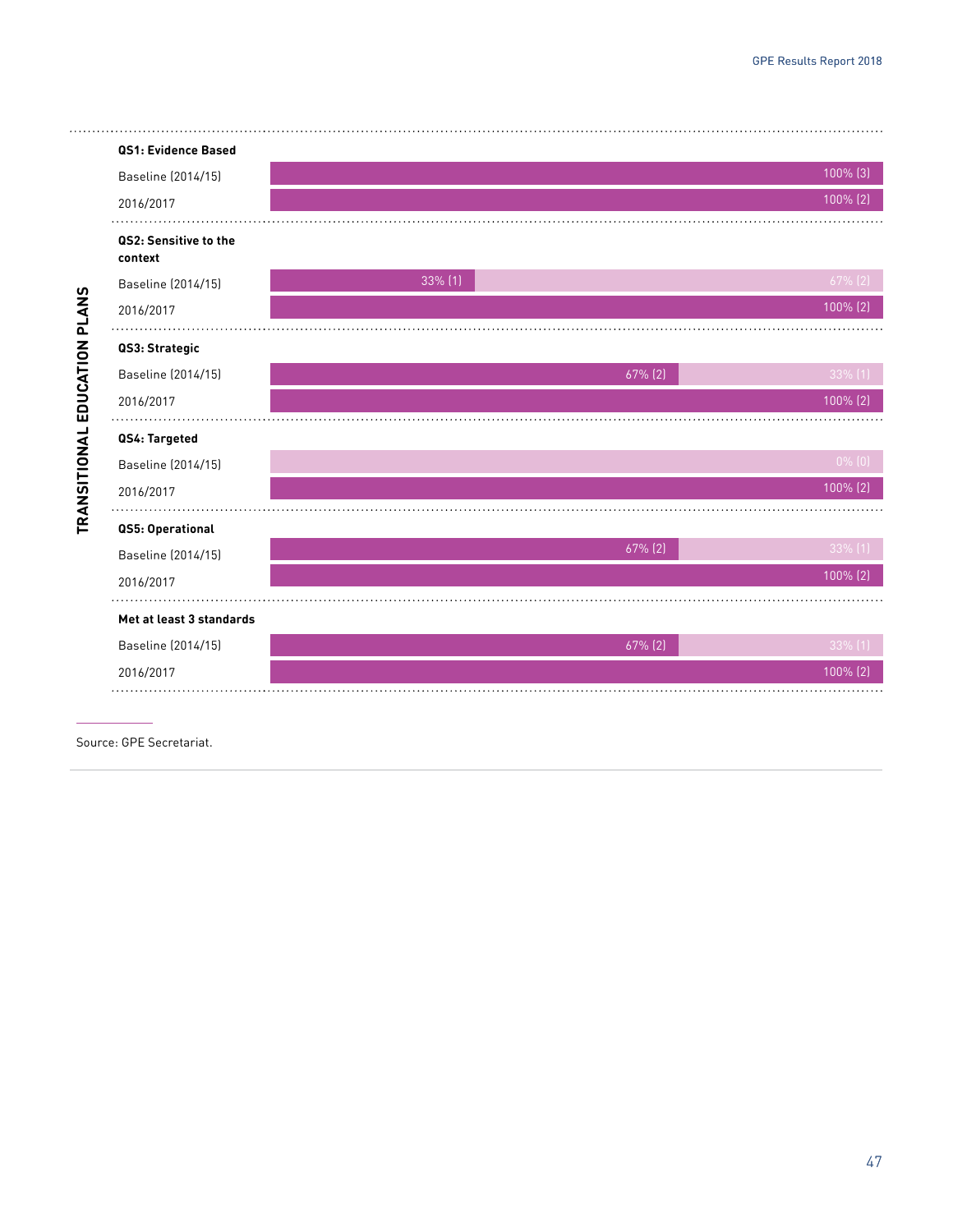## **Data Strategy (Indicator 17)**

Relevant, reliable and timely data are crucial to building effective and efficient national education systems, monitoring policy and program implementation, and achieving learning, equity and inclusion. GPE's funding model requires that countries applying for an ESPIG report education data to UIS or publish data at the national level. If the country does not have such capacity, it requires a time-bound plan to develop or strengthen the national education management information system (EMIS) to produce reliable education and financial data.

In FY2017, all three countries that applied for ESPIG publish data at the national level; as a result, no country developed a data strategy.

# **Strategic Objective 2: Support mutual accountability through effective and inclusive sector policy dialogue and monitoring (indicators 18 and 19)**

The concept of mutual accountability in GPE is operationalized through two mechanisms. The first is the joint sector review (JSR), a government-led mechanism for monitoring the progress of a country's education sector plan development and implementation. The second is the local education group (LEG), a multi-stakeholder body whose mandate it is to engage in policy dialogue and coordination through inclusive participation under the leadership of the government. These mechanisms are tracked through two indicators: proportion of JSRs meeting quality

standards (Indicator 18), and proportion of LEGs with representation from civil society and teacher organizations (Indicator 19).

Data from 2017 present mixed results. The indicator on JSR missed the 2017 milestone by almost 20 percentage points. The indicator on LEG met the milestone, showing a significant improvement from 2016. These results are discussed in greater detail below.

## **Joint Sector Review (JSR) (Indicator 18)**

The purpose of JSRs is to bring stakeholders together to take a critical look at past achievements in education plan implementation; it includes identifying bottlenecks and proposing remedial actions. The results framework tracks key characteristics and core functions of JSRs by using quality standards to assess whether they are inclusive and participatory, evidence-based, aligned with a shared policy framework, and used as a monitoring tool and instrument for change.

Indicator 18 monitors the proportion of JSRs meeting at least three out of five quality standards. Only 32 percent of JSRs (6 out of 196), and in FCACs only 18 percent (2 out of 11), met at least three standards (Appendix 3-6), with a significant decrease from CY2016 in both overall and FCAC values (Figure 3.4). Of the 16 JSRs with more than two available data points during the period of 2015 to 2017, four improved from "criteria not met" to "criteria met," and two continued to meet the criteria. However, five shifted from meeting to not meeting the quality criteria, and five continued not to meet the criteria. This suggests a need for analysis of specific challenges and tailored support for individual JSRs.

<sup>6</sup> Only JSRs with documents available as of March 15, 2018, were assessed for this review. These include JSRs in Bangladesh, Burkina Faso, Burundi, Cambodia, Chad, Democratic Republic of Congo, Côte d'Ivoire, Ghana, Guinea, Mali, Mauritania, Mozambique, Nepal, Rwanda, Somalia (Federal), Somalia (Somaliland), South Sudan, Tanzania (Mainland) and Togo. Sierra Leone conducted a JSR in 2017, but documents were not available by the cutoff date; therefore, Sierra Leone is not included in the sample.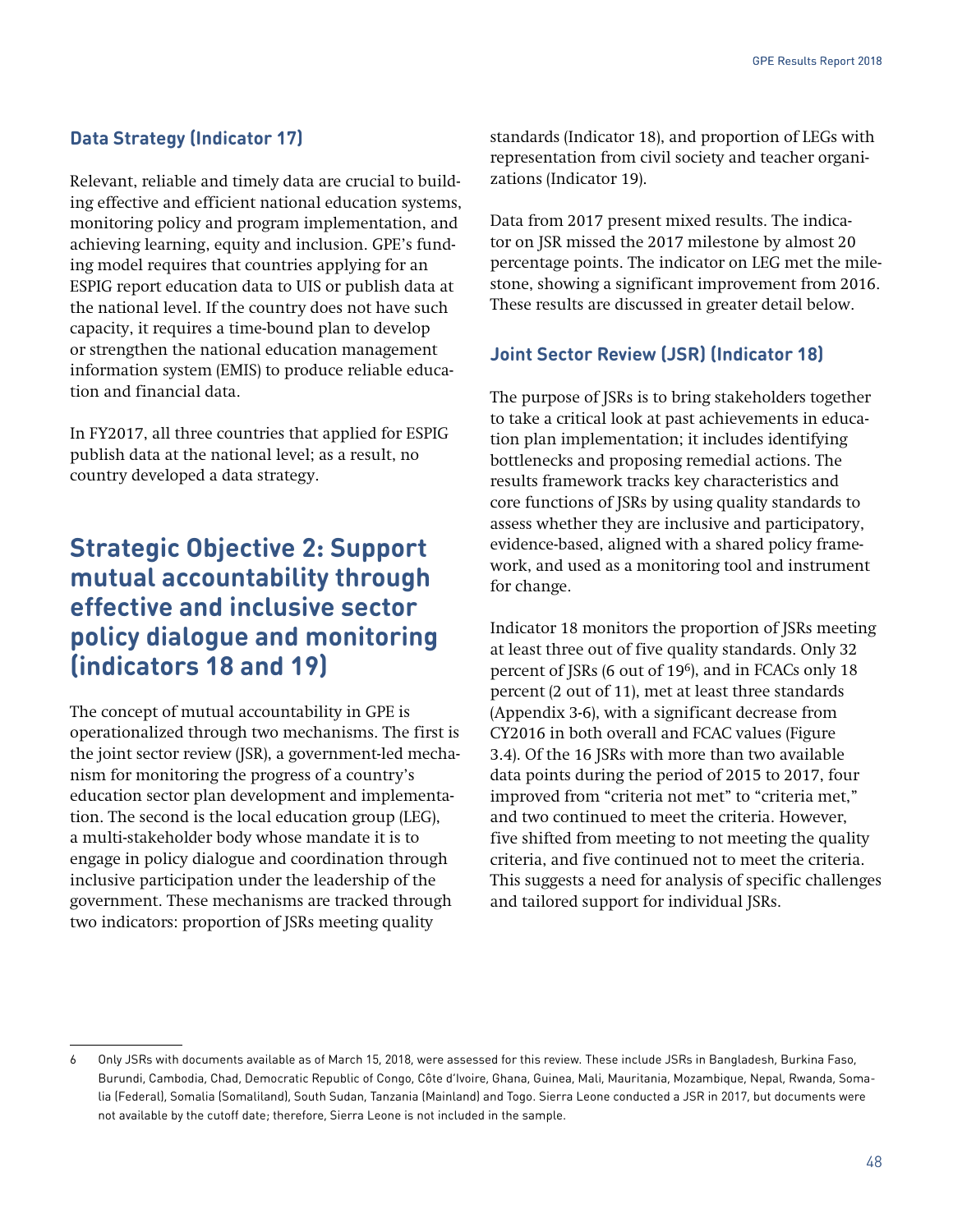#### **Figure 3.4. About a third of JSRs met at least three quality standards in CY2017.**

*Proportion of JSRs meeting at least three quality standards, CY2015-CY2017*



Several areas of JSR quality need attention (Figure 3.5). Only two JSRs met the participatory and inclusive quality standard (QS1) in 2017, with a common issue being the absence of parent associations' participation. In addition, availability and use of evidence (QS2) in JSRs through the production of an annual implementation report continues to be a challenge for many DCPs, often due to lack of or incomplete information on program-level and activity-level expenditure. More than half of JSRs missed using the

process as an instrument for change (QS5), mainly because the JSR recommendations had no parties designated for follow-up responsibilities. These are important aspects of JSRs, and increased efforts will be required to ensure that JSRs can in fact be an effective tool for strengthened sector monitoring and responsive planning. If they function well, JSRs can be a powerful vehicle to bring diverse stakeholders together to address improvements in the sector.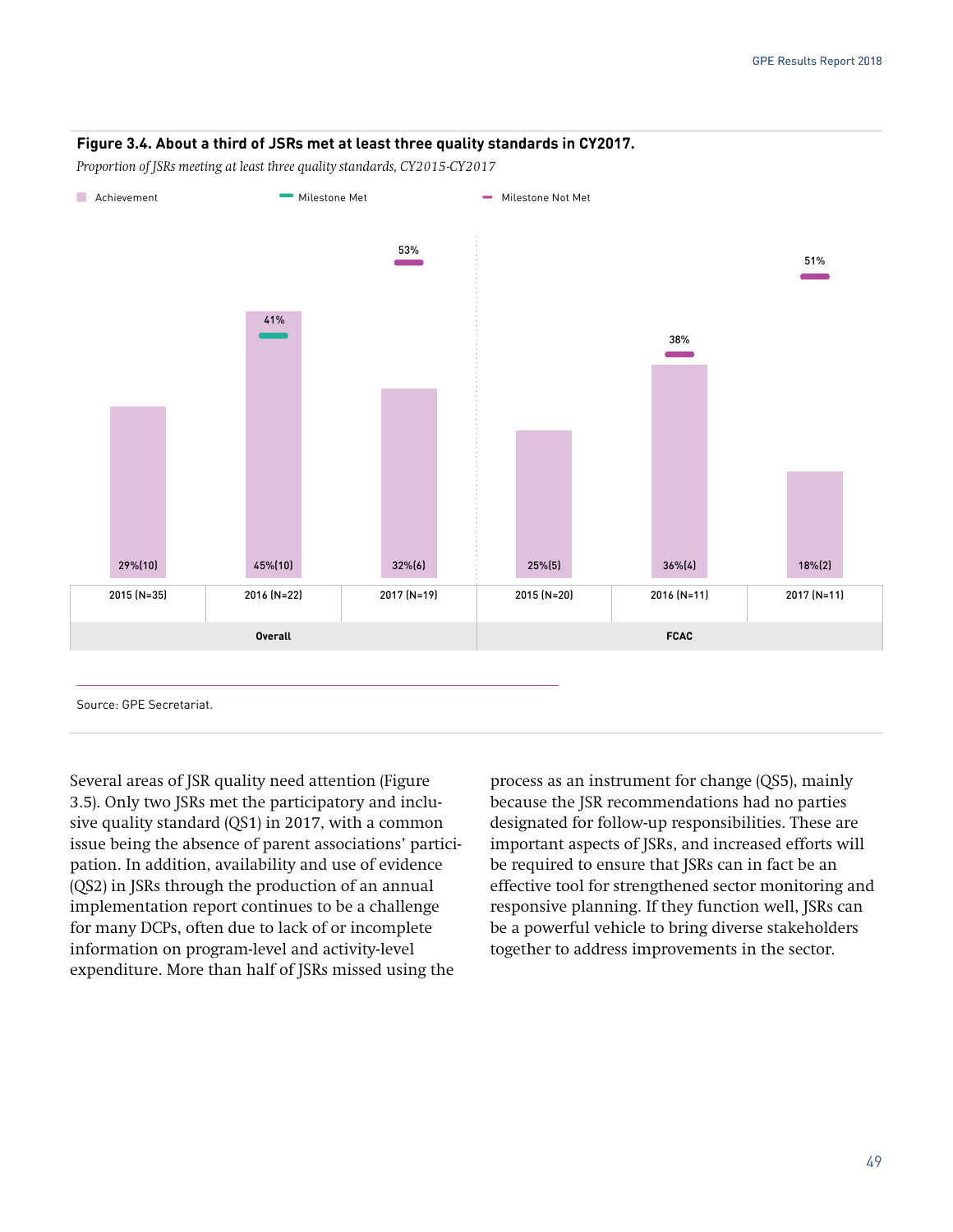#### **Figure 3.5. Several areas of JSR quality need attention.**

*Proportion of JSRs meeting specific quality standard in CY2015-2017*



In 2017, the GPE supported three important initiatives to strengthen the effectiveness of JSRs. GPE published a working paper, "Effective Joint Sector Reviews as (Mutual) Accountability Platforms," to help DCPs improve their JSRs. Box 3.1 below presents the key findings and recommendations from the paper. GPE also supported three francophone countries in Sub-Saharan Africa in exchanging knowledge and good practices regarding JSRs. In addition, the Secretariat developed JSR guidelines, which are expected to be published in 2018. These guidelines will offer a framework for JSR effectiveness, along

with practical guidance and tools for improving the preparation, conduct and follow-up of JSRs, including a self-assessment tool covering key characteristics and core functions of effective JSRs. The self-assessment will enable DCPs to identify quick wins and to address and monitor areas of improvement in their JSR process. The development of these guidelines is collaborative, drawing on expertise from multiple partners.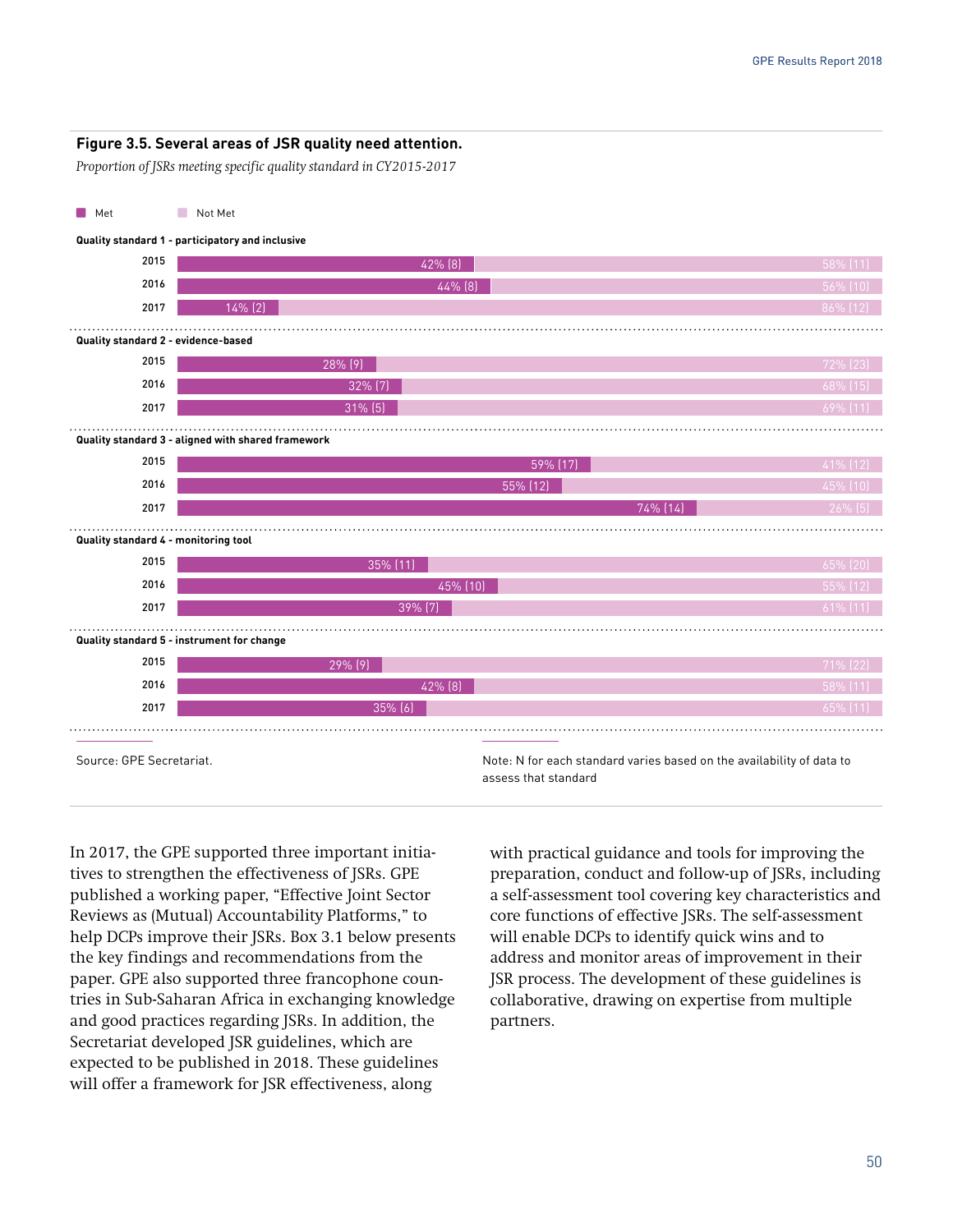#### **Box 3.1. Findings From "Effective Joint Sector Reviews as (Mutual) Accountability Platforms"7 [Excerpted]**

The study is based on a review of JSRs in 39 countries or states and has the following recommendations to strengthen JSR effectiveness and mutual accountability.

1. How can we ensure that the JSR process is truly participatory and reflective of all stakeholders?

- Include a balance of "the right people" and "the right number" in order to facilitate quality policy discussions and the inclusion of multiple perspectives.
- Secure the attendance of finance ministries.
- Strengthen intragovernmental dialogue and timing of the JSR to align with ministries' planning cycles for improved efficiency for service delivery.
- Ensure there is enough time and space for discussions with professional moderators who can effectively facilitate exchanges to support better dialogue.
- 2. How can shortcomings in the planning and reporting instruments of the JSR be addressed?
- Ensure coherence between the planning document and what the JSR reviews.
- Strengthen the evidence base, especially by addressing the gap in financial reporting, so that JSRs can use this evidence to improve planning and reporting.

3. How can the monitoring and evaluation tool of JSRs become more meaningful and translate more effectively into policy change?

- Discuss ahead of the JSR to build consensus and help with the development of formalized recommendations at the conclusion of actual JSR proceedings.
- Introduce follow-up mechanisms to review previous JSR recommendations systematically.
- Align with the timing of sector ministries' planning and budgeting cycles.

<sup>7</sup> Raphaëlle Martínez Lattanzio, Margaret Irving, and Vania Salgado, "Effective Joint Sector Reviews as (Mutual) Accountability Platforms," GPE Working Paper #1 (Washington, DC: Global Partnership for Education, June 2017); GPE, "Effective Joint Sector Reviews as (Mutual) Accountability Platforms: Key Takeaways for Policymakers and Practitioners" (Washington, DC: Global Partnership for Education, June 2017).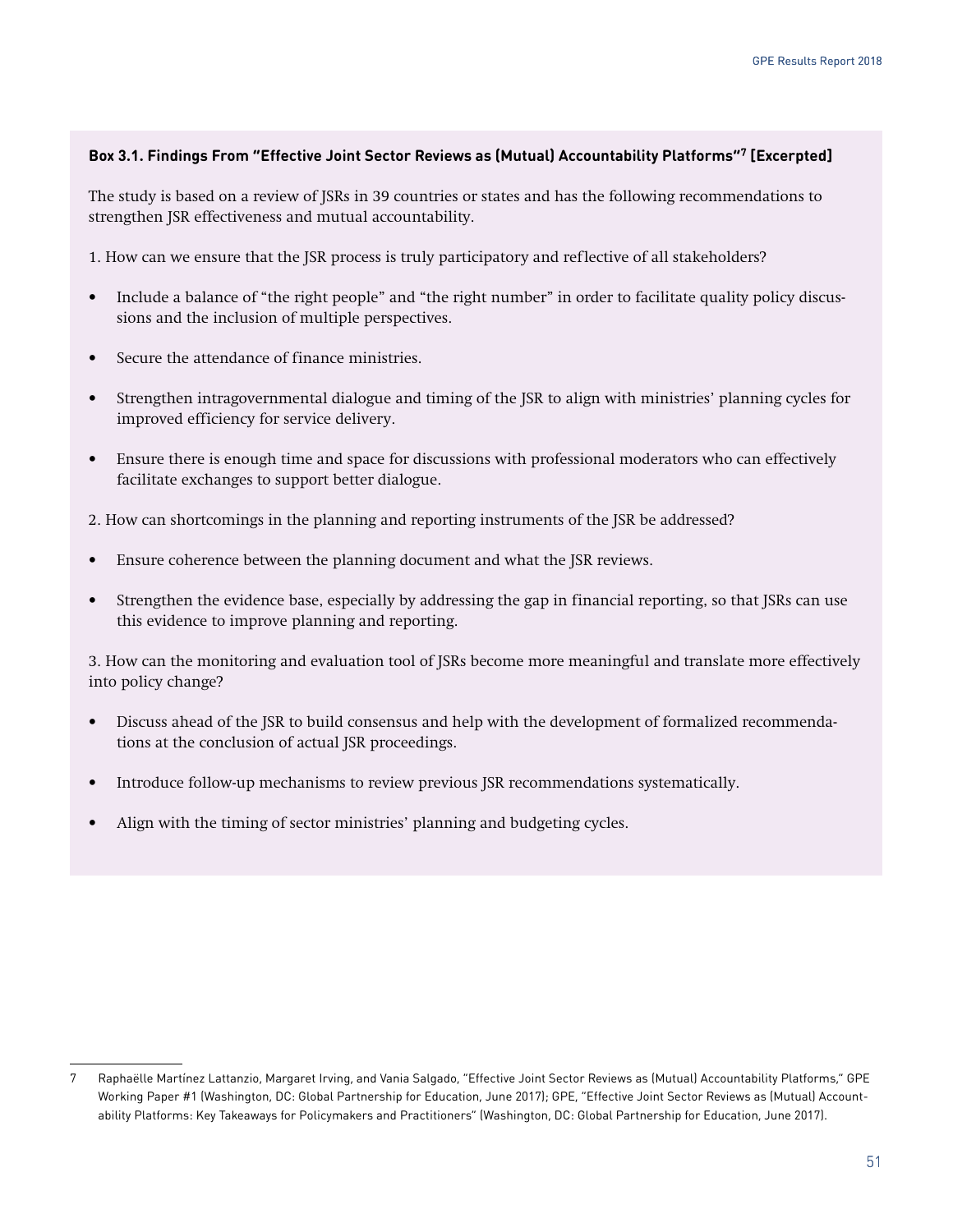## **Local Education Group (LEG) (Indicator 19)**

LEG is a government-led, multi-stakeholder platform to support sector planning, policy development and monitoring. Ideally, it includes representation from diverse stakeholders so that different views are reflected on policy priority. At a minimum, the LEG should include representation from the ministry of education, other line ministries, development partners, civil society organizations (CSOs), teacher organizations (TOs) and private sector partners. CSOs and TOs are expected to play a particularly dynamic role in making citizens' concerns and needs heard. The results framework therefore tracks the inclusion of CSO and TOs in LEGs (Indicator 19).

Fifty-three percent of LEGs (33 out of 62) included both CSOs and TOs, exceeding the 2017 milestone of 48 percent; this was a significant improvement from 2016 in the representation of both stakeholders in LEGs. More specifically, nine DCPs recently included both CSOs and TOs in their LEGs. Among FCACs, 61 percent (19 out of 31) included both groups, also surpassing the 2017 milestone of 59 percent. In some of these countries, ESPIG application and/or implementation fostered a more inclusive process and the involvement of these organizations in the LEGs. For example, in Ethiopia, a comprehensive discussion with the government during ESPIG application in 2017 also focused on LEG composition, and both CSOs and TOs now participate in the LEG.

#### **Figure 3.6. More than half of the LEGs included CSOs and TOs in 2017.**

*Proportion of LEGs with representation of CSO and TO, FY2016 and FY2017*



Source: GPE Secretariat. Note: In 2017, the Secretariat obtained data from 62 LEGs (including LEGs at the federated states level).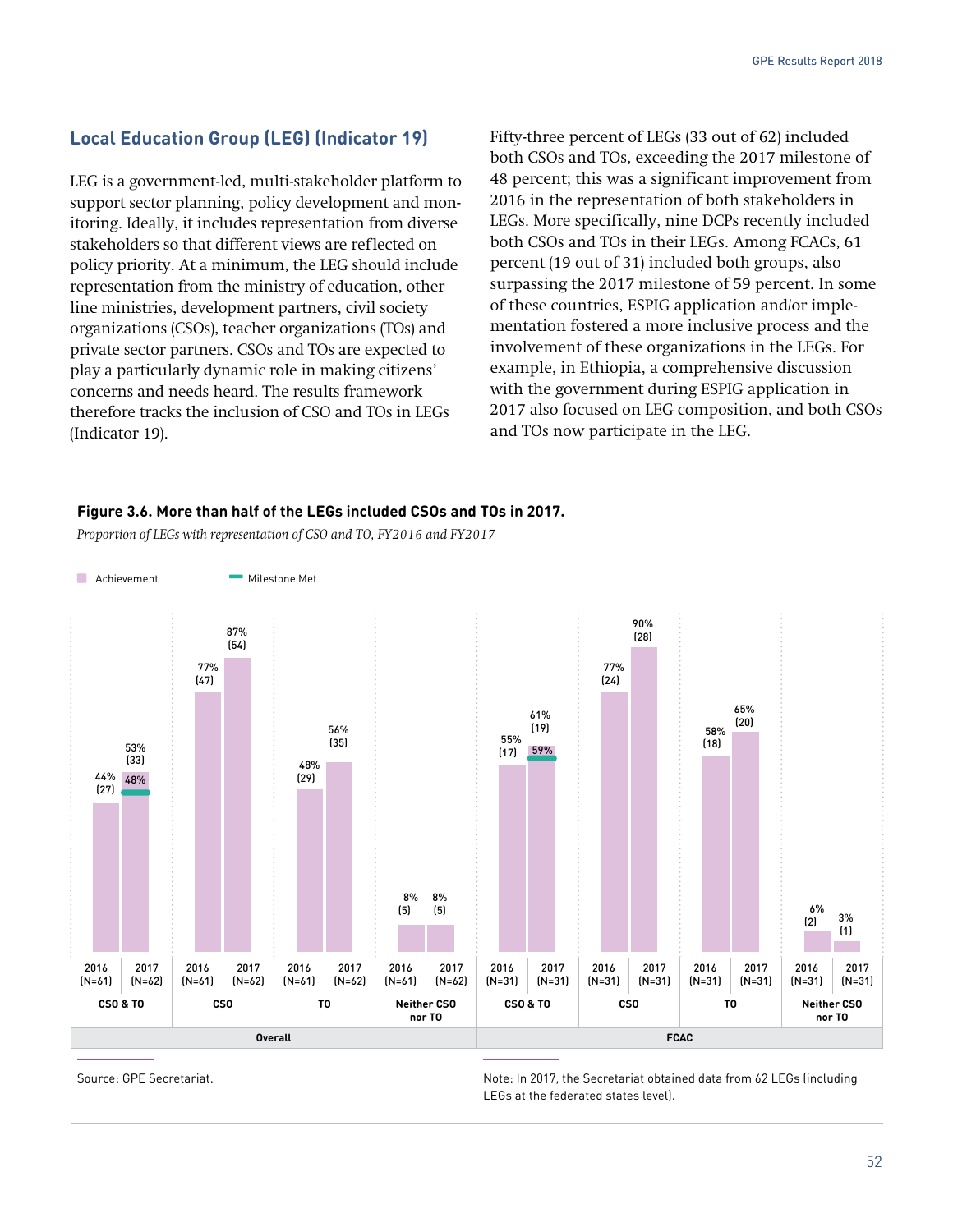GPE provided technical and financial support to enhance the functionality of LEGs through its Global and Regional Activities (GRA) grants, which funded UNESCO and Education International to strengthen the engagement of teacher organization in LEGs. Findings of a recent evaluation are noted in Box 3.2.

GPE has also supported the Civil Society Education Fund (CSEF), a global program for civil society engagement in education sector policy, planning, budgeting

and monitoring. Established in 2013, the CSEF provided grants to national civil society coalitions to support their advocacy activities, build their capacity to strengthen planning, implementation and impact, and promote cross-country learning and networking. The program has been evaluated, and a new advocacy and social accountability mechanism (ASA) will build on lessons learned to enhance the engagement of civil society in education.

#### **Box 3.2. Improving Teacher Support and Participation in Local Education Groups 8**

GPE funded UNESCO and Education International to implement Improving teacher support and participation in Local Education Groups from 2015 to 2017. Ten countries (Benin, Democratic Republic of Congo, Côte d'Ivoire, Haiti, Liberia, Mali, Nepal, Senegal, Sierra Leone and Uganda) participated in this program.

An evaluation of the program<sup>9</sup> concluded that it has contributed to strengthening the technical and organizational capacities of teacher organizations and their ability to discuss and advocate issues related to teacher effectiveness with policymakers. The report further noted that project activities helped increase the awareness of teacher organizations regarding LEGs, and that in some countries they contributed to improving their representativeness and participation in the LEGs. In Nepal, for example, better cooperation among the teacher organizations in the country had a positive effect on their representativeness in the LEGs. However, the report argued that there is considerable difference in the organization, responsibility, scope and membership of the LEGs across countries, including some that did not function at all. It suggested the need for a more nuanced approach to taking these differences into account so as to increase teachers' participation in LEGs and enhance the role of LEGs in policy development and monitoring.

<sup>8</sup> GPE Global and Regional Activities (GRA) Program, "Summary — Annual GRA Portfolio Status Report as of June 30, 2017 (Washington, DC: Global Partnership for Education, December 2017).

<sup>9</sup> Ockham IPS, "Summative evaluation of project 'Improving Teacher Support and Participation in Local Education Groups (LEGs)'" (Utrecht, the Netherlands: Ockham IPS, 2018).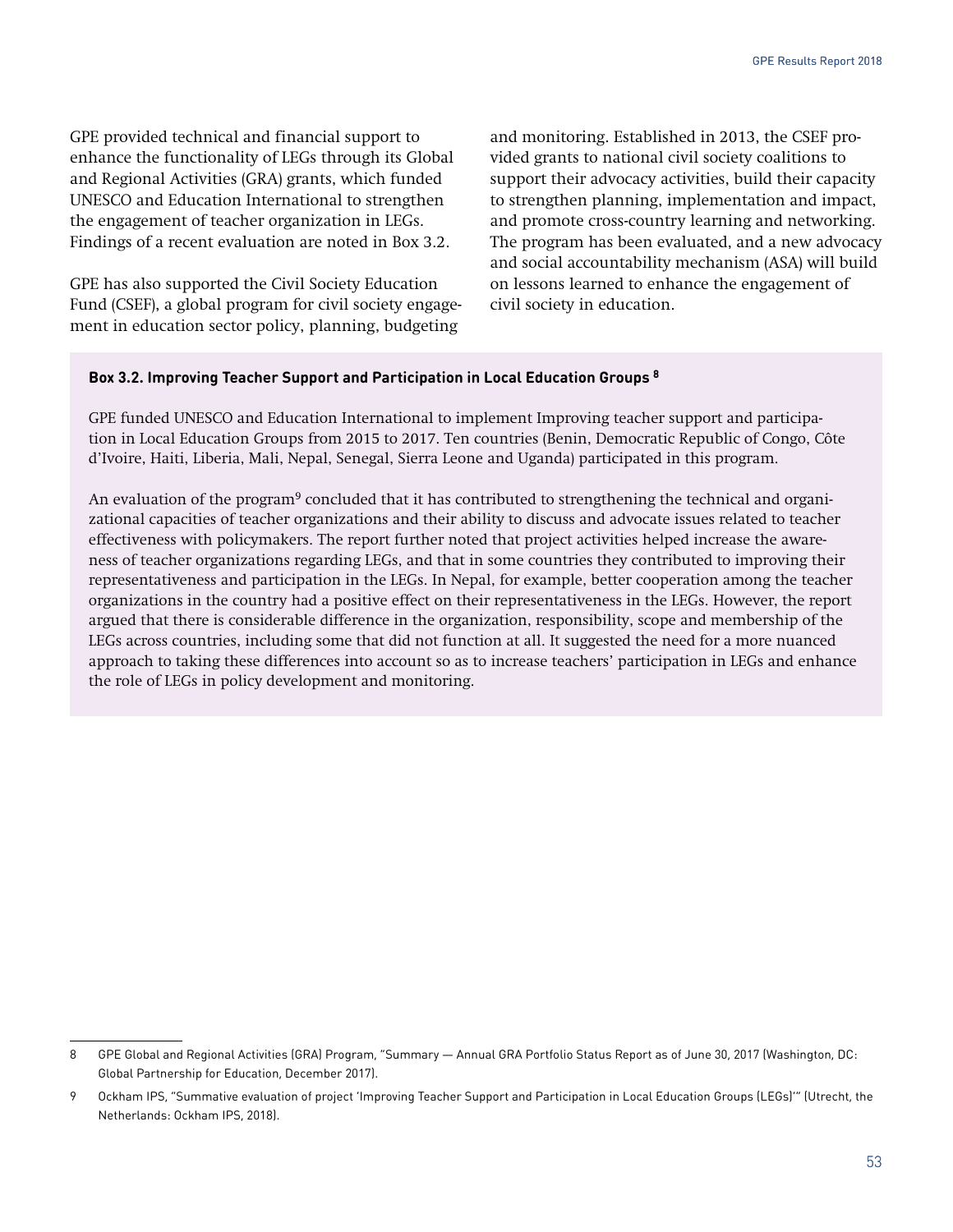#### **Box 3.3. Evaluation of GPE's Support to Civil Society Engagement Through the CSEF10**

Given the key role the CSEF plays in designing the upcoming ASA, GPE commissioned an evaluation of the  $CSEF<sup>11</sup>$  in 2017. The evaluation assessed the relevance, efficiency and effectiveness of the CSEF through key informant interviews. The following presents highlights of the key findings.

#### **Relevance**

The CSEF III theory of change (ToC) is plausible and coherent. However, several key assumptions underlying the ToC have not been tested (and may be constraining program effectiveness).

The ToC is interpreted broadly enough at the national level; at the same time, there is tension between GPE 2020 goals and national-level prioritization of topics on which to focus. Nonetheless, CSEF III is well aligned with GPE 2020 country-level objectives.

#### **Efficiency**

CSEF III grant management and administration has been challenging due to lack of clarity of cost categories, Global Campaign for Education Secretariat roles, and disbursement delays. Institutional relationship management has worked relatively well, although the structure is not fully exploited for learning and capacity building to benefit the national education coalitions.

#### **Effectiveness**

CSEF III has a functional monitoring, evaluation and learning system in place, although it could include more qualitative elements, especially around outcomes achieved.

The national education coalitions are contributing to the CSEF objectives. However, CSO participation in formal sector planning and policy processes is limited, and the quality of research conducted at the national level needs to be strengthened.

<sup>10</sup> Oxford Policy Management, "Evaluation of the Global Partnership for Education (GPE)'s Support for Civil Society Engagement — Final Report (Oxford: Oxford Policy Management, 2018).

<sup>11</sup> The scope of the evaluation is the current Civil Society Education Fund (CSEF III), which was established and launched in 2009 by the Global Campaign for Education and funded by GPE.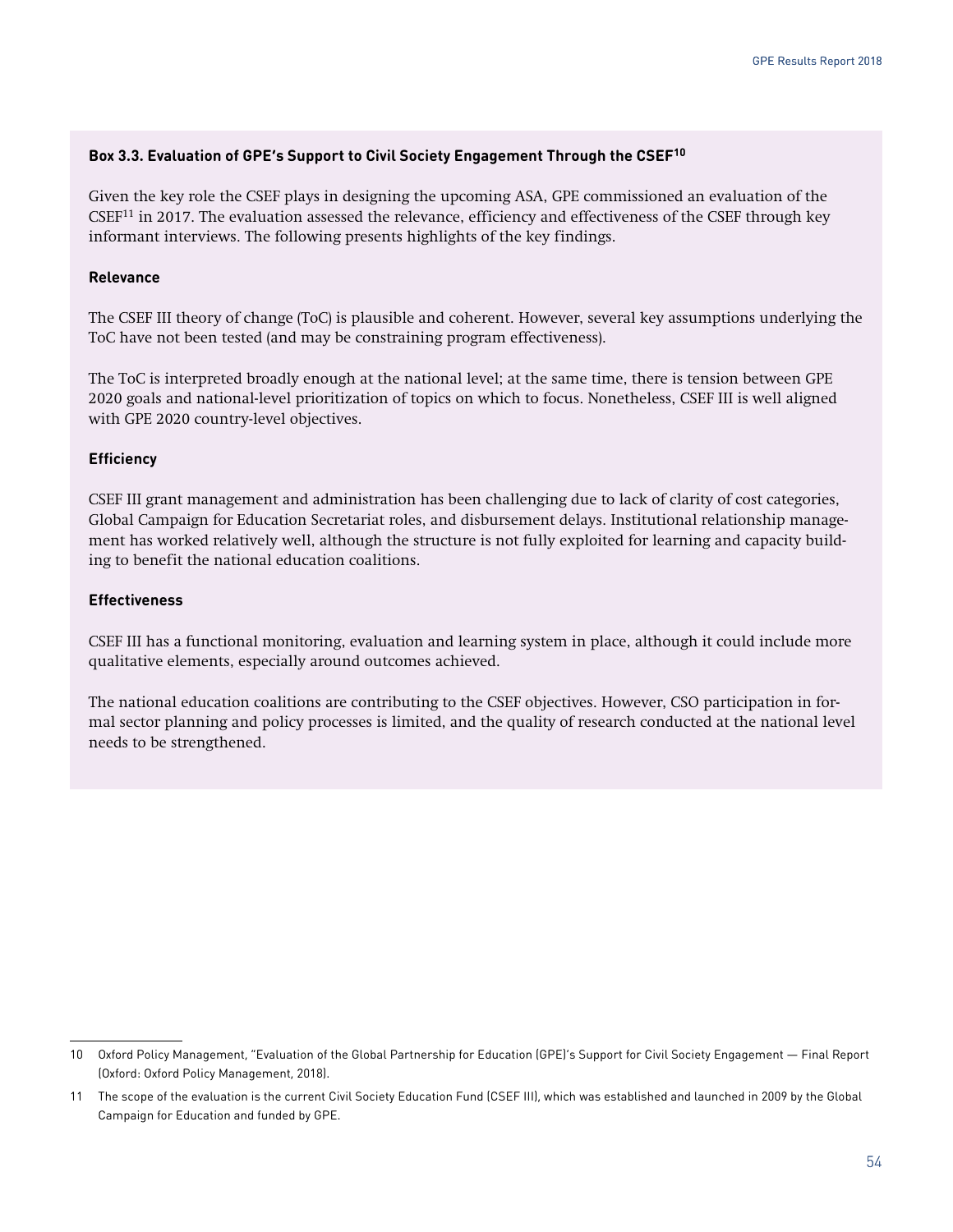# **Strategic Objective 3: GPE financing efficiently and effectively supports the implementation of sector plans focused on improved equity, efficiency and learning (indicators 20-25)**

GPE is one of the largest financier of basic education. As of the end of FY2017, GPE had cumulatively allocated 4.662 billion since its inception (see Appendix B). ESPIGs are GPE's largest grant instrument and accounted for 98 percent of the partnership's grantrelated disbursements. As of the end of FY2017, there were 48 active ESPIGs worth US\$1.96 billion<sup>12</sup>. with 53 percent of the grants allocated to countries affected by fragility and conflict (Figure 3.7).

ESPIGs support key aspects of DCPs' policy implementation. The table below shows thematic activities supported by active  $ESPIGs^{13}$  in FY17 in the areas of learning, equity and system, which are GPE 2020 goals.

The GPE results framework tracks ESPIG support to education management information systems (EMIS) and learning assessment systems (LAS), provision of textbooks, teacher training, and building of classrooms. The partnership also tracks whether the grants are being implemented in a timely fashion. The sections below discuss performance with respect to these aspects of Strategic Objective 3.

#### **Figure 3.7. More than half of the funding through ESPIGs is allocated to FCACs.**

*Grant amount for FCAC and non-FCAC countries in FY2017 (top), cumulative amount allocated since inception in 2002 through June 2017 (botton) in US\$ million*



Source: GPE, Portfolio Review 2017, p. 40

<sup>12</sup> GPE, Portfolio Review 2017 (Washington, DC: Global Partnership for Education, 2017): 23.

<sup>13</sup> The 41 grants analyzed do not include the seven sector pooled grants (Bangladesh, Burkina Faso, Ethiopia, Mozambique, Nepal, Rwanda and Zambia), which were also active during FY17. It is important to note that one grant can cover several sub-sectors and thematic activities.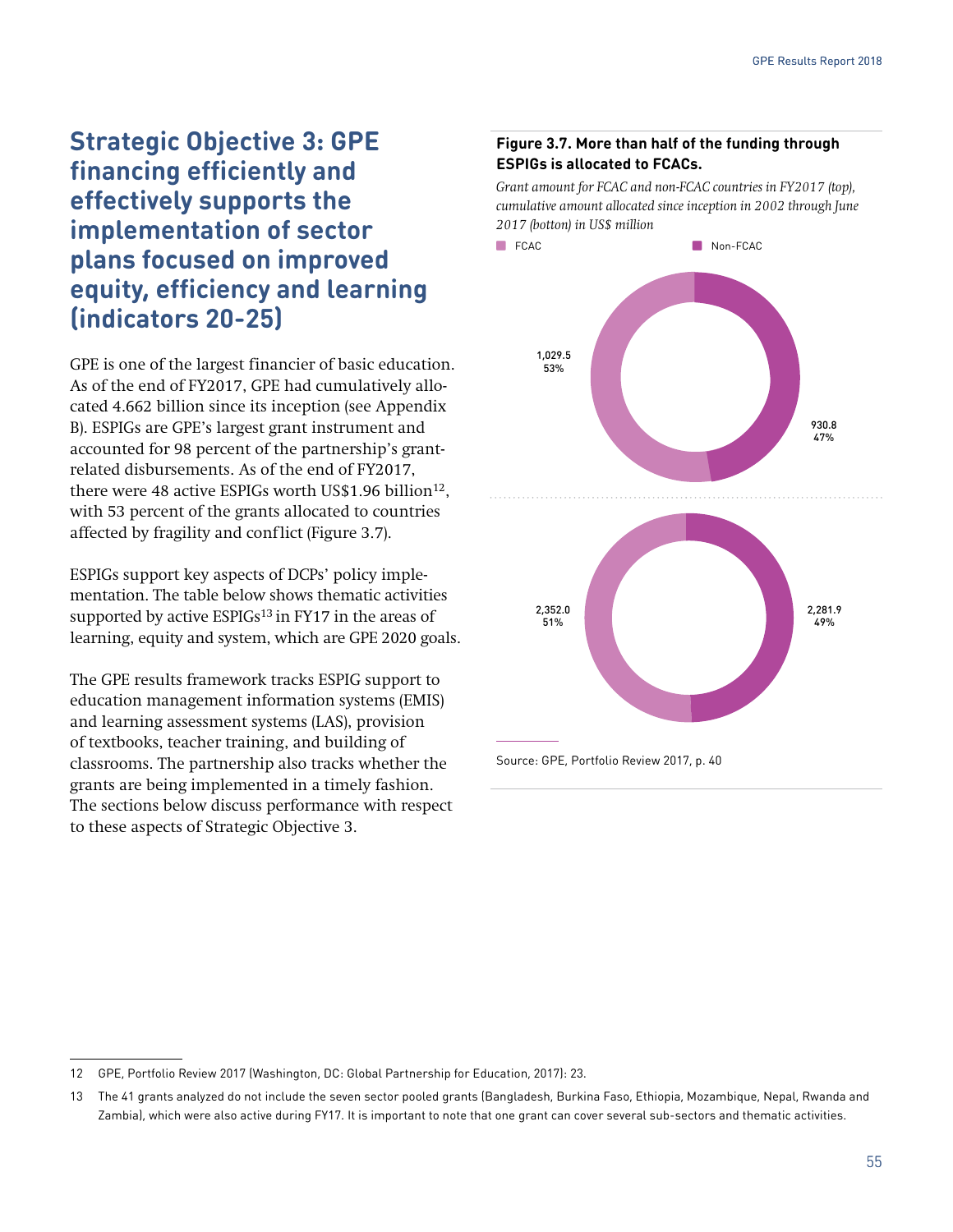| <b>GPE 2020 Goals</b> | <b>Thematic Activities</b>                                 | <b>FCAC</b><br>$(N=24)$ | Non-FCAC<br>$(N=17)$ | <b>Total</b><br>$(N=41)$ |
|-----------------------|------------------------------------------------------------|-------------------------|----------------------|--------------------------|
|                       | Teacher management                                         | 19                      | $7\overline{ }$      | 26                       |
|                       | Teacher training                                           | 23                      | 17                   | $40\,$                   |
| Learning              | Standards/curriculum/learning materials                    | 19                      | 16                   | 35                       |
|                       | Learning assessment systems                                | 17                      | 12                   | 29                       |
|                       | Use of ICT in learning                                     | $\mathbf{1}$            | $\overline{4}$       | $5\phantom{.0}$          |
|                       | Education facilities and infrastructure                    | 20                      | 10                   | 30                       |
|                       | Gender equality                                            | 17                      | 13                   | 30                       |
|                       | Cash transfers/other targeted incentives for<br>students   | $\overline{2}$          | $\overline{2}$       | $\overline{4}$           |
| Equity                | Access for out-of-school children                          | 12                      | 5                    | 17                       |
|                       | Adult learning                                             | $\overline{4}$          | $\mathbf{1}$         | 5                        |
|                       | Well-being programs                                        | $7\phantom{.}$          | 5                    | 12                       |
|                       | Support to children with disabilities and special<br>needs | 5                       | 5                    | 10                       |
|                       | Systems strengthening: at the central level                | 24                      | 17                   | 41                       |
|                       | Systems strengthening: at the decentralized level          | 15                      | 10                   | 25                       |
| System                | Systems strengthening: at the school level                 | 18                      | 11                   | 29                       |
|                       | Education management information systems                   | 19                      | 13                   | 32                       |

#### **TABLE 3.1. Summary of thematic activities supported by ESPIGs active in FY17 (N=41)**

Source: GPE, Portfolio Review 2017, p. 53

Note: ESPIG supporting EMIS was 33 (20 in FCAC) in Portfolio Review 2017. However, it has been changed to 32 (19 in FCAC), because a component supporting EMIS was cancelled in one grant.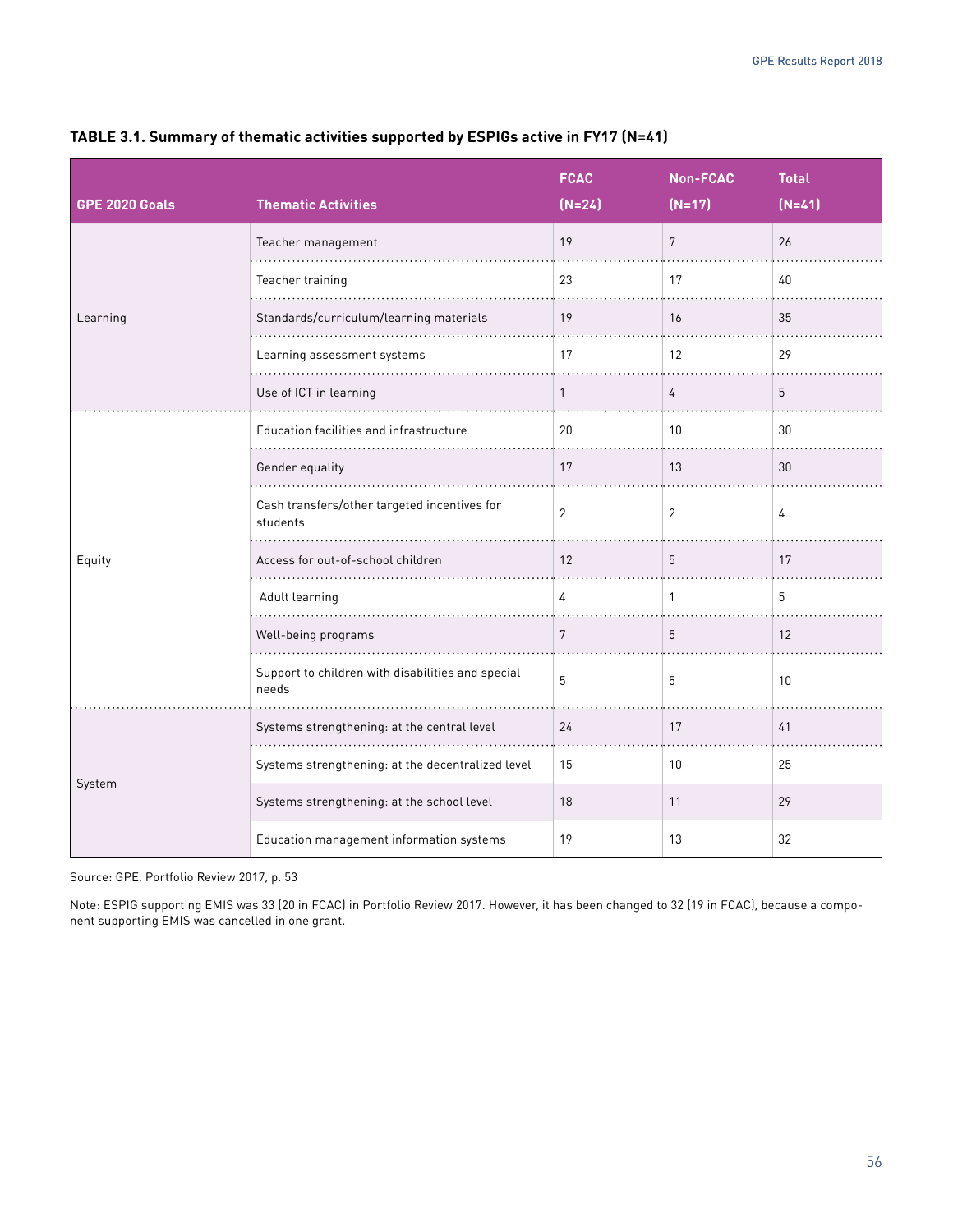# **Education Management Information Systems and Learning Assessment Systems (Indicator 20)**

No milestone is set for the proportion of ESPIGs supporting EMIS and/or LAS (Indicator 20) for 2017. Based on a new coding methodology, current data show that 92 percent of active ESPIGs  $(44 \text{ out of } 48)^{14}$ in FY17 supported EMIS and/or LAS, far exceeding the indicator's first milestone set for 50 percent in 2018. Among FCACs, this figure is 96 percent (26 out of 27), again much higher than the 44 percent milestone set

for 2018 (see Figure 3.8)15. A re-coding of FY16 data using the same methodology that was used for FY17 shows the proportion of ESPIGs supporting EMIS and/ or LAS was 83 percent (45 out of 54) in FY16. Thus, the change in supporting EMIS and/or LAS is in the right direction, demonstrating GPE's focus on these two elements of effective and efficient financing of sector plan implementation. As improvements are made through this part of ESPIG implementation, results should become visible for data reporting to UIS (Indicator 10) and with respect to the availability of national assessment data in the future.

#### **Figure 3.8. Almost all GPE grants support EMIS and/or LAS.**

*Proportion of active grants supporting EMIS and/or LAS, FY2016 and FY2017* 



Source: GPE Secretariat. The secretariat of the secretarist of the secretarist of the secretarist of the secretarist of the secretarist of the secretarist of the secretarist of the secretarist of the secretarist of the sec Table 3.1, because numbers in this figure include sector-pooled grants per indicator 20 methodology.

\* FY16 figures are based on re-coding.

<sup>14</sup> This includes seven pooled-funded ESPIGs.

<sup>15</sup> A new, more accurate and comprehensive methodology was used for the coding. The coding is based on official project documents and covers all ESPIGs. The methodology used to code FY16 ESPIG activities was based on information collected from the GAs. The methodology employed in FY17 generates more comprehensive data because data were not available for some countries in FY16.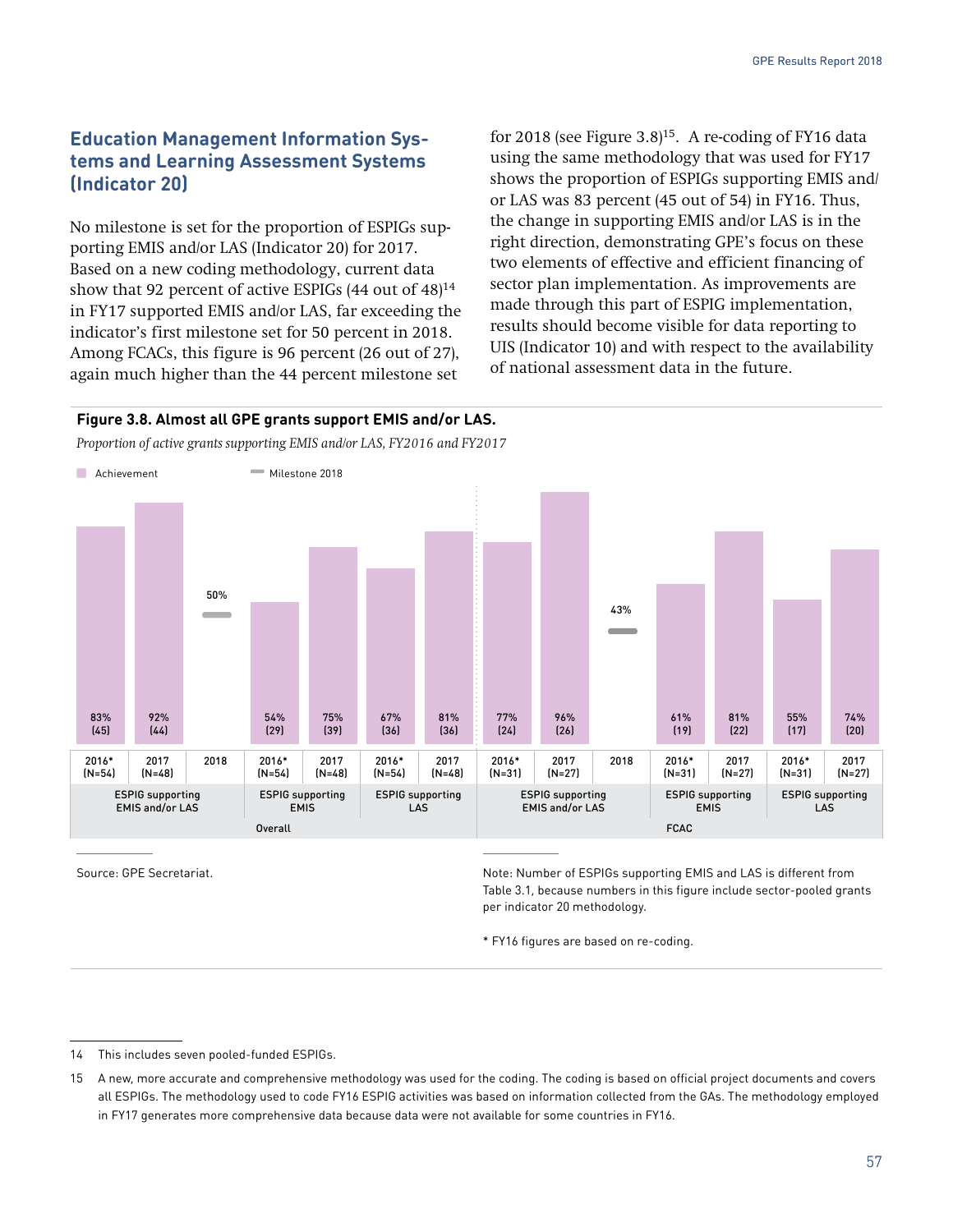# **Textbooks, Teachers and Classrooms (Indicators 21-23)**

GPE's results framework also tracks ESPIG performance with respect to textbook provision, teacher training, and building and renovation of classrooms (indicators 21, 22, and 23, respectively). Textbook provision and teacher training indicate GPE support for teaching and learning, and building and renovation of classrooms are for the purposes of improving equity and access.

Textbook provision and teacher training surpassed the 2017 milestones. However, the proportion of classrooms built or renovated for FCACs fell slightly short of the 73 percent milestone (Textbook provision and teacher training surpassed the 2017 milestones. However, the proportion of classrooms built or renovated for FCACs fell slightly short of the 73 percent milestone (Figure 3.9). On a more positive note, a comparison with data from FY16 shows clear improvement in meeting the targets set within the ESPIGs.). On a more positive note, a comparison with data from FY16 shows clear improvement in meeting the targets set within the ESPIGs.

#### **Figure 3.9. Overall textbook distribution, teacher training and classroom construction surpassed 2017 milestones.**

*Average proportion of textbook distributed, teachers trained and classrooms built, FY2016 and FY2017* 



Source: GPE Secretariat. The secretariat of the secretaristic secretaristic secretaristic secretaristic secretaristic secretaristic secretaristic secretaristic secretaristic secretaristic secretaristic secretaristic secret textbook distribution, teacher training and classroom construction, respectively.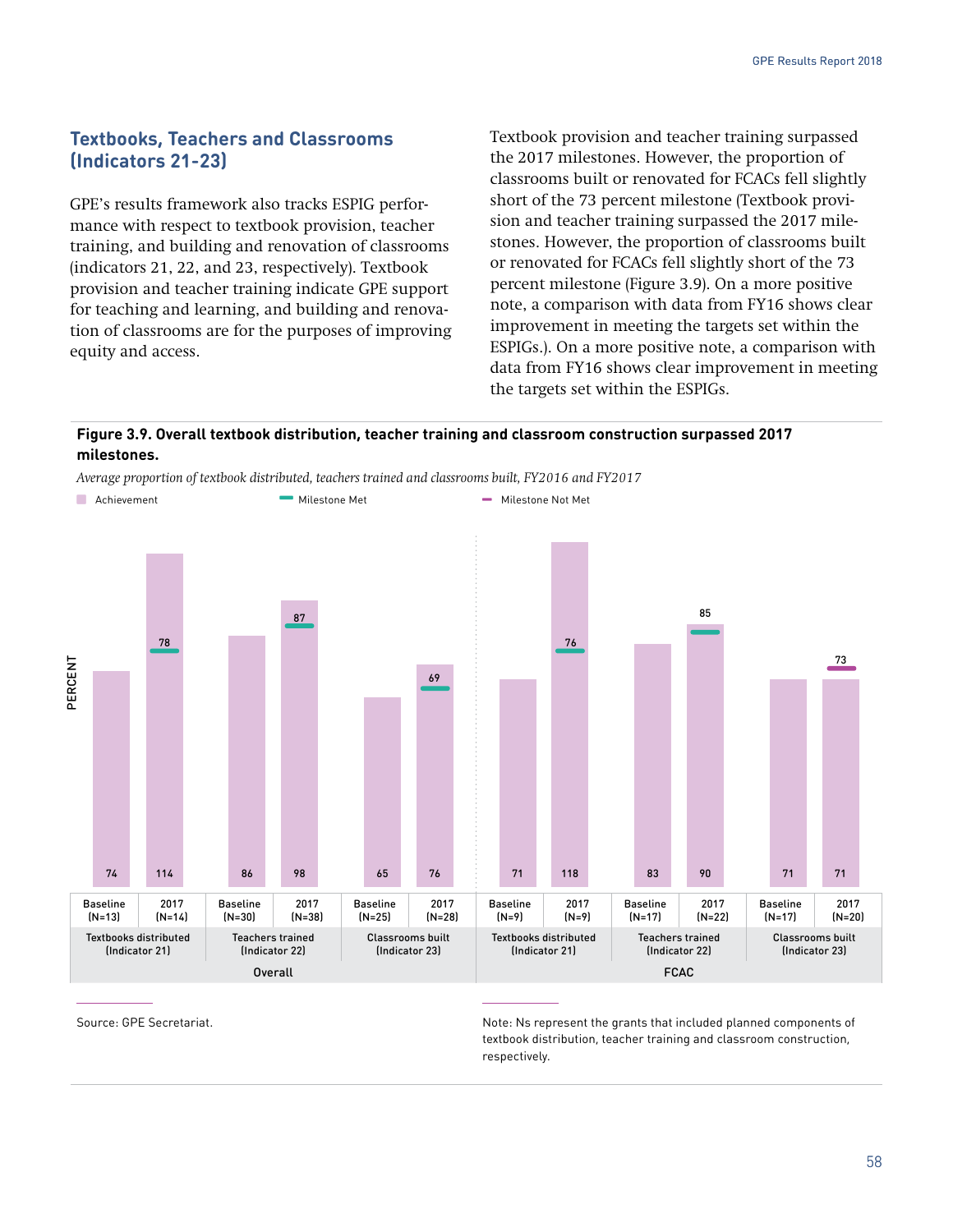|                                              | <b>Number of Grants</b> | <b>Actual</b> |  |  |
|----------------------------------------------|-------------------------|---------------|--|--|
| Indicator 21: Textbooks distributed          |                         |               |  |  |
| non-FCAC                                     | 5                       | 14,957,147    |  |  |
| <b>FCAC</b>                                  | 9                       | 14,423,858    |  |  |
| <b>Total</b>                                 | 14                      | 29,381,005    |  |  |
| <b>Indicator 22: Teachers trained</b>        |                         |               |  |  |
| non-FCAC                                     | 16                      | 223,025       |  |  |
| <b>FCAC</b>                                  | 22                      | 179,361       |  |  |
| <b>Total</b>                                 | 38                      | 402,386       |  |  |
| Indicator 23: Classrooms built/rehabilitated |                         |               |  |  |
| non-FCAC                                     | 8                       | 1,066         |  |  |
| <b>FCAC</b>                                  | 20                      | 3,073         |  |  |
| <b>Total</b>                                 | 28                      | 4,139         |  |  |

**Table 3.2. Number of textbooks distributed, teachers trained and classrooms built/rehabilitated with ESPIG support**

Source: GPE Secretariat.

However, a closer look reveals that performance varies widely across the grants. Figures 3.10-3.12 show distribution of grants by percentage achieved of the planned activity. For all indicators, some countries (over)achieved planned targets. Reasons for overachievement include ministry's effective negotiation with printing vendors for textbooks (Indicator 21), underestimation of the number of teachers to be trained (Indicator 22), and increase in the number

of classrooms that can be constructed within the budget after thorough estimate (Indicator 23). On the other hand, there are several grants that fell short of planned targets. A series of analyses on grant performance<sup>16</sup> found no clear pattern regarding the extent to which the targets are achieved. These data suggest a need for a more granular approach to detecting challenges so that proper support can be mobilized.

<sup>16</sup> Variables tested are FCAC/non-FCAC, region, grant agent, region, modality and grant age.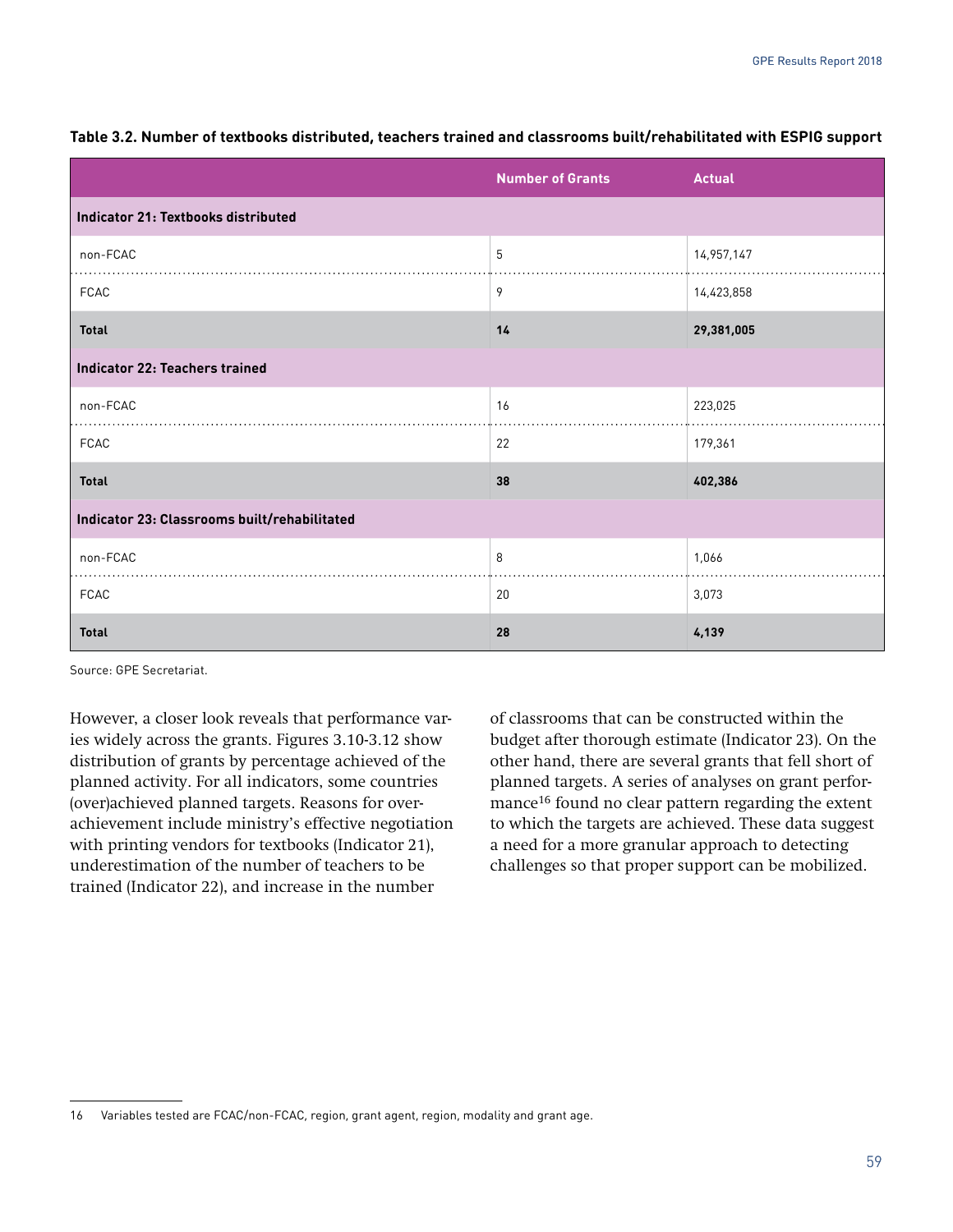#### **Figures 3.10-12. While many grants (over)achieved planned targets, there are several grants that fell short of planned targets in FY2017.**

*Figure 3.10. Distribution of grants by achievement level (Indicator 21, textbook distribution, N=14)*

*Figure 3.11. Distribution of grants by achievement level (Indicator 22, teacher training, N=38)*

*Figure 3.12. Distribution of grants by achievement level (Indicator 23, classroom construction, N=28)*



Source: GPE Secretariat.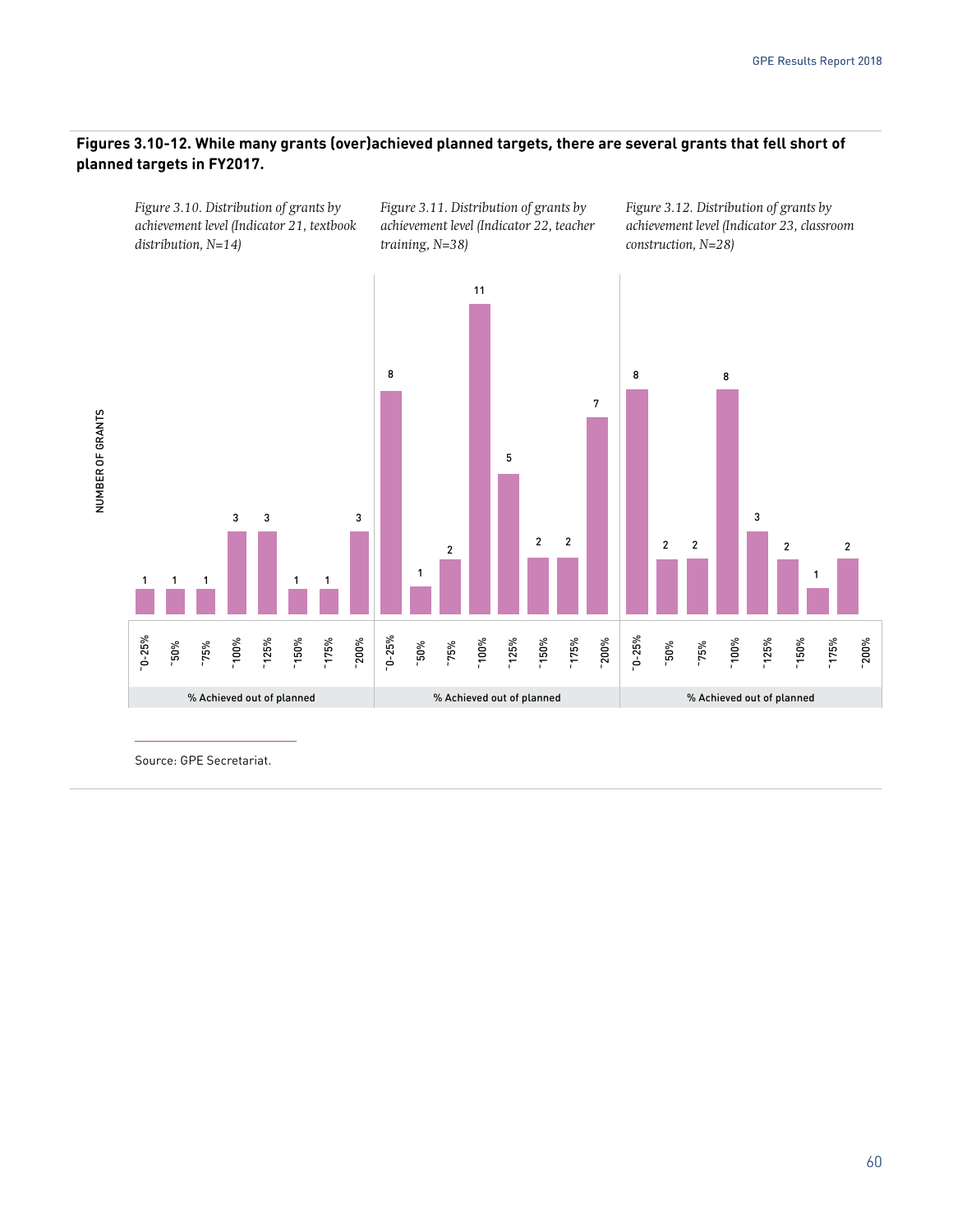# **Result-Based Funding (Indicator 24)**

GPE adopted its results-based funding model in 2014 to capitalize on country-driven progress toward improved equity, efficiency and learning (see Box 3.4). The GPE results framework tracks how well the results-based funding is working by calculating (a) the proportion of GPE grant applications that identified performance indicators on equity, efficiency and learning (Indicator 24a), and (b) proportion of grants that achieved their own assigned targets on the indicators linked with equity, efficiency and learning (Indicator 24b). Performance on both indicators was on track for 2017.

GPE's Board of Directors approved three ESPIG applications under the funding model in FY17. Ethiopia identified targets in funding model performance indicators on equity, efficiency and learning (see Table 3.3), while the other two applications were either exempted from variable tranche or postponed the application for variable part to a later round.

In terms of achieving the targets on funding model performance indicators (Indicator 24b), only Mozambique's targets were scheduled for verification in FY17.17 As shown in Table 3.4. Variable tranche indicator and progress for Mozambique, the targets for this ESPIG were achieved.

#### **Box 3.4. GPE Funding Model 18**

GPE adopted a funding model for its 2015-2018 funding cycle to improve the delivery of quality basic education to children in the poorest countries of the world. As part of this model, GPE uses a 70:30<sup>19</sup> funding formula.

DCPs are expected to fulfill the following requirements to receive first 70 percent of their financing allocation:

- Produce a credible, costed, evidence-based and feasible education sector plan.
- Produce a recent education sector analysis and commit to strengthening their data system.
- Commit to dedicate adequate their domestic spending for the implementation of the ESP.

To receive the remaining 30 percent of GPE funding, DCPs identify key strategies that would lead to accelerated progress in equity, efficiency and learning outcomes. Disbursement of the 30 percent is linked to performance indicators that demonstrate effective progress.

<sup>17</sup> There have been six grants with variable part at the end of FY 17 (Mozambique, Nepal, Rwanda, Congo DR, Malawi and Ethiopia). Out of these six, Mozambique, Nepal and Ethiopia had variable parts achievement. Nepal and Ethiopia were excluded from the sample because verification process was not complete by the cutoff date. Rwanda and Malawi did not have target attainment verification in FY17. For DRC, ESPIG had not yet become effective by the end of FY17. (GPE, Portfolio Review 2017 (Washington, DC: Global Partnership for Education, 2017): 29.)

<sup>18</sup> GPE, "The GPE Funding Model: A Results-Based Approach for the Education Sector" (factsheet, Washington, DC: Global Partnership for Education, June 2015).

<sup>19</sup> A minimum portion for variable tranche is 30. If the DCP prefers, variable tranche can go beyond 30.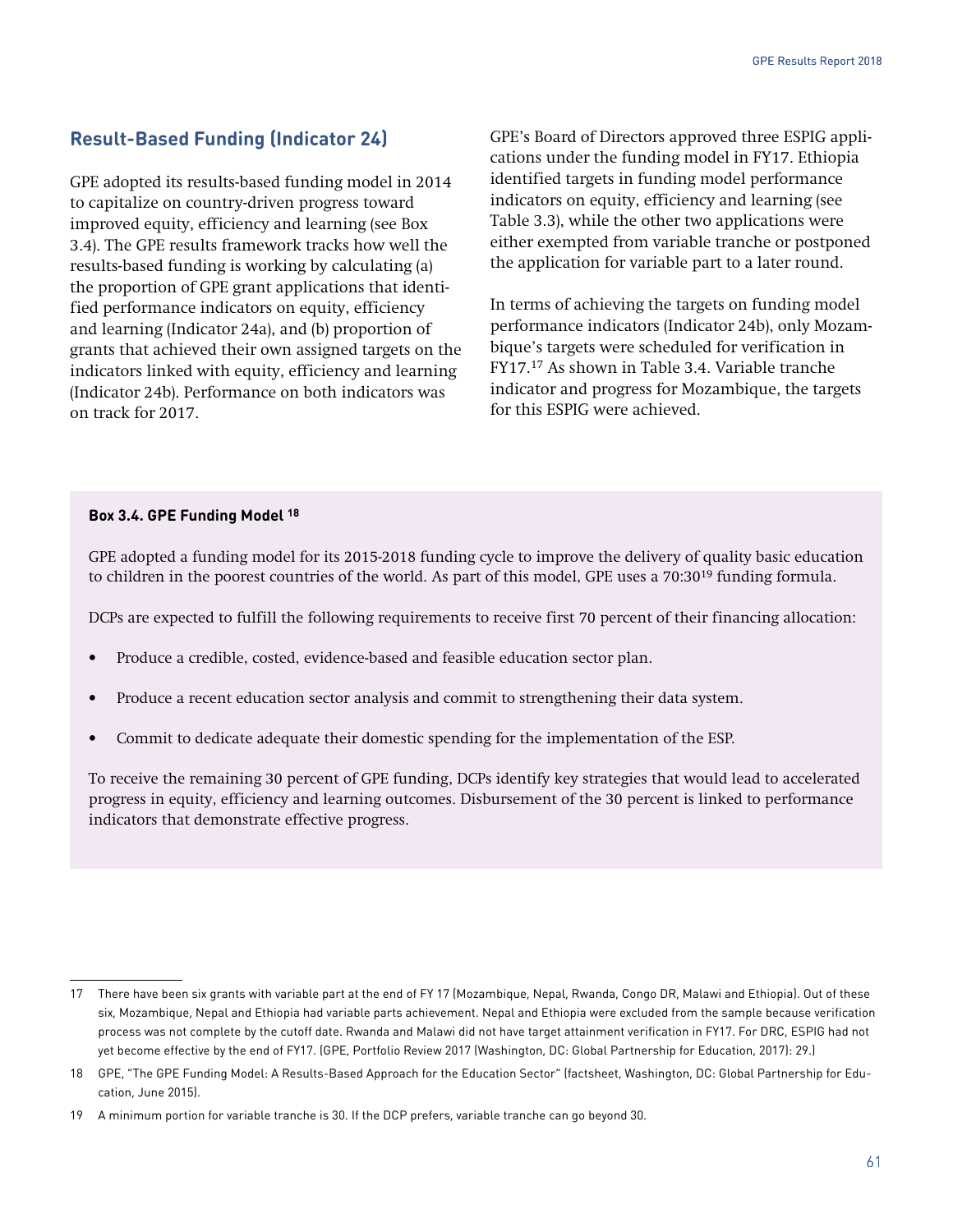#### **Table 3.3. Variable tranche strategy for Ethiopia**

|            | <b>Indicator</b>                                                                                                                                                                               |
|------------|------------------------------------------------------------------------------------------------------------------------------------------------------------------------------------------------|
| Equity     | Addressing the gender balance in school leadership by increasing the proportion of trained female primary school princi-<br>pals (from 9.4% in 2015/2016 to 10.5% by 2016/2017).               |
| Equity     | Encouraging more inclusive learning environments by increasing the proportion of school grant allocation to support spe-<br>cial needs (1% to 2% by 2016/2017).                                |
| Efficiency | Reducing Grade 1 dropout rates by 5% in the region with the highest Grade 1 dropout rate by 2016/2017.                                                                                         |
| Learning   | Reducing the proportion of low-performing primary schools (Level 1 in inspection standards) in the region with highest<br>share of these schools to 15% by 2016/2017, from 46.5% in 2014/2015. |
| Learning   | Increasing the proportion of trained 0-class (pre-primary class) teachers in a region with low percentage of trained 0-class<br>teachers to 80% by 2016/2017.                                  |

Source: World Bank 20

Note: Baseline and target values for indicators are from the time of ESPIG application and may change depending on the effectiveness date.

#### **Table 3.4. Variable tranche indicator and progress for Mozambique**

|            | <b>Indicator</b>                                                                                                                | <b>Actual</b>                                                                | <b>Achievement</b> |
|------------|---------------------------------------------------------------------------------------------------------------------------------|------------------------------------------------------------------------------|--------------------|
| Equity     | Decreased number of districts with PTR above 80,<br>from 17 to $10^{21}$                                                        | The number of district with PTR<br>over 80 has decreased to 10.              | Target met         |
| Efficiency | Increased number of primary school managers<br>who participated in management training, from 0<br>to 800.                       | 939 school directors were trained.                                           | Target met         |
| Efficiency | Increased percentage of trained school managers<br>(year n-1) evaluated based on performance (year<br>n), from 0 to 10 percent. | 11.1 percent of newly trained<br>school directors were evaluated<br>in 2016. | Target met         |
| Learning   | Increased number of teachers that have partici-<br>pated in the new in-service training program, from<br>0 to $1,650$ .         | 4,247 Grade 1 and 2 teachers<br>benefited from trainings.                    | Target met         |

Source: World Bank; Ernst & Young22

21 The baseline number of districts with PTR over 80 has increased as result of a change in the administrative map (World Bank, "Mozambique Education Sector Support Project Implementation Support Mission" (aide-memoire, June 2017): 5)

22 World Bank, "Project Paper on a Proposed Additional Grant in the Amount of SDR36 Million (US\$50 Million Equivalent) and a GPE Grant in the Amount of US\$57.9 Million to the Republic of Mozambique for an Education Sector Support Project" (Washington, DC: World Bank, 2017): 54-55; Ernst & Young, "Relatório de Verificação Independente (Independent Verification Report)," (Nampula, Mozambique: Ernst & Young, 2017): 20

<sup>20</sup> World Bank, "Project Paper on a Proposed Additional Grant From the Global Partnership for Education in the Amount of US\$100 Million to the Federal Democratic Republic of Ethiopia for a General Education Quality Improvement Program Phase II" (Washington, DC: World Bank, 2017): 83-85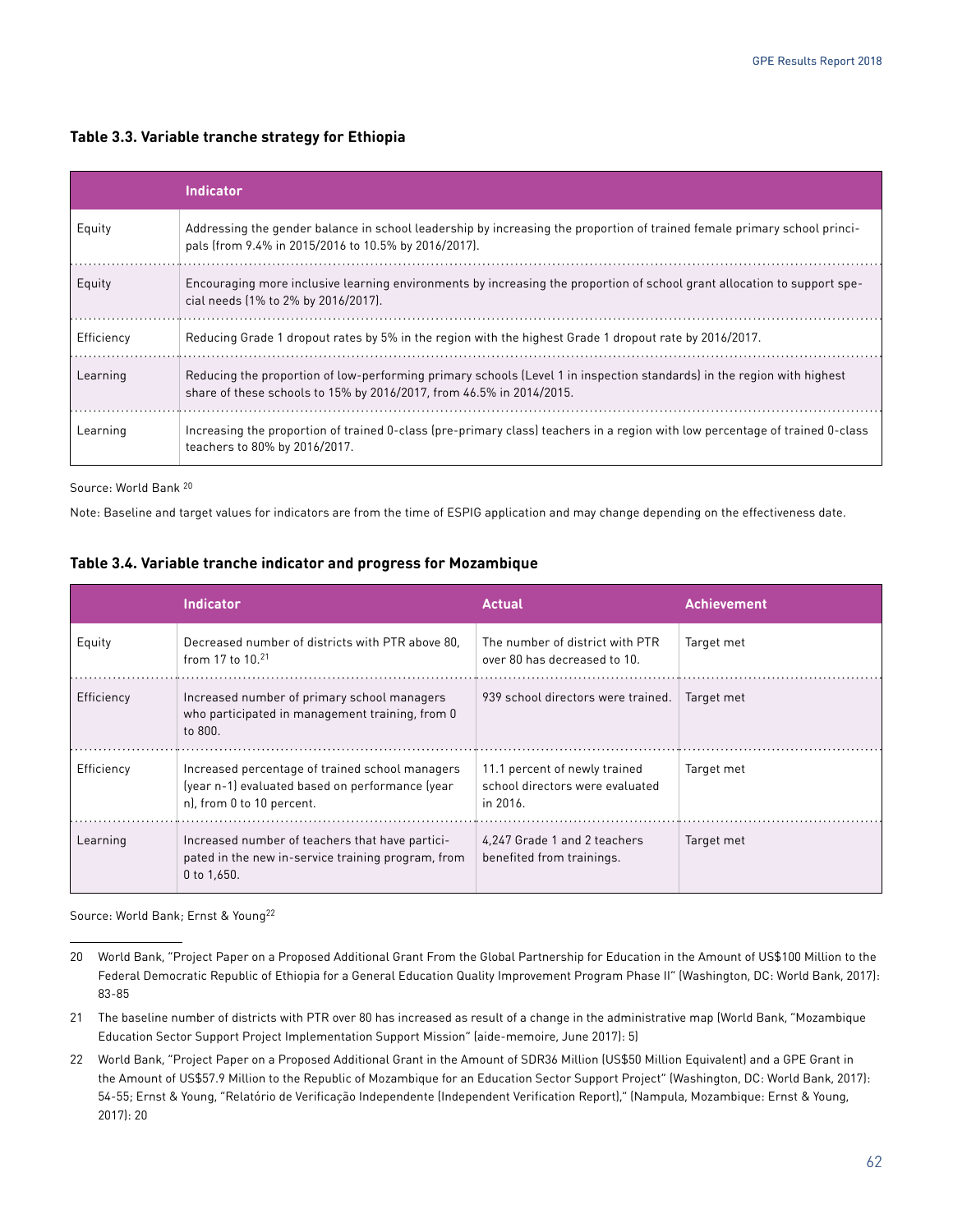## **Overall Implementation Status (Indicator 25)**

GPE's results framework tracks the overall status of ESPIG implementation (Indicator 25). Grants that are on track are expected to achieve almost all major outputs, while grants that are slightly behind are

expected to achieve most of their major outputs with moderate shortcomings. Delayed grants have some shortcomings that limit or jeopardize the achievement of one or more outputs. For the purposes of this indicator, grants that are on track and slightly behind are classified as being on track.

| <b>Rating Definitions by Grant Agent</b> |                                                                                                                                               | <b>Traffic lights</b><br>determination | Result<br><b>Framework</b><br>indicator |
|------------------------------------------|-----------------------------------------------------------------------------------------------------------------------------------------------|----------------------------------------|-----------------------------------------|
| Highly<br>Satisfactory                   | The program is expected to achieve or exceed all of the major outputs efficiently,<br>without significant shortcomings.                       | On track                               | On track                                |
| Satisfactory                             | The program is expected to achieve almost all of its major outputs efficiently, with<br>only minor shortcomings.                              |                                        |                                         |
| Moderately<br>Satisfactory               | The program is expected to achieve most of its major outputs efficiently, with<br>moderate shortcomings.                                      | Slightly behind                        |                                         |
| Moderately<br>Unsatisfactory             | The program has moderate shortcomings that limit or jeopardize the achieve-<br>ment of one or more outputs, but a resolution is likely.       | Delayed                                | Delaved                                 |
| Unsatisfactory                           | The program has significant shortcomings that limit or jeopardize the achieve-<br>ment of one or more outputs, and a resolution is uncertain. |                                        |                                         |
| Highly<br>Unsatisfactory                 | The program has major shortcomings that limit or jeopardize the achievement of<br>one or more outputs, and a resolution is unlikely.          |                                        |                                         |

#### **Table 3.5. Rating Definitions for the Implementation Status**

Source: GPE, Portfolio Review 2017, p. 39

Out of 48 active ESPIGs at the end of FY17, 19 percent (9 out of 48) were categorized as on track and 60 percent (29 out of 48) were categorized as slightly behind, yielding 79 percent of all active grants (38 out of 48) being on track. This fell somewhat short of the 82 percent milestone for FY17. For FCACs, 85 percent of ESPIGs (23 out of 27) were on track, meeting the

milestone for 2017. The overall proportion of grants rated as "delayed" and "slightly behind" has increased progressively over the past four years. The GPE Portfolio Review  $2017^{23}$  argues that generally more grants are falling behind in the mid to later stages of the project, while the new grants are typically on track in implementation rating in the year they become active. However, in FY17, most of the new grants started off with challenges, contributing to the slight increase in proportion of delayed and slightly behind grants.

<sup>23</sup> GPE, Portfolio Review 2017 (Washington, DC: Global Partnership for Education, 2017): 37-49.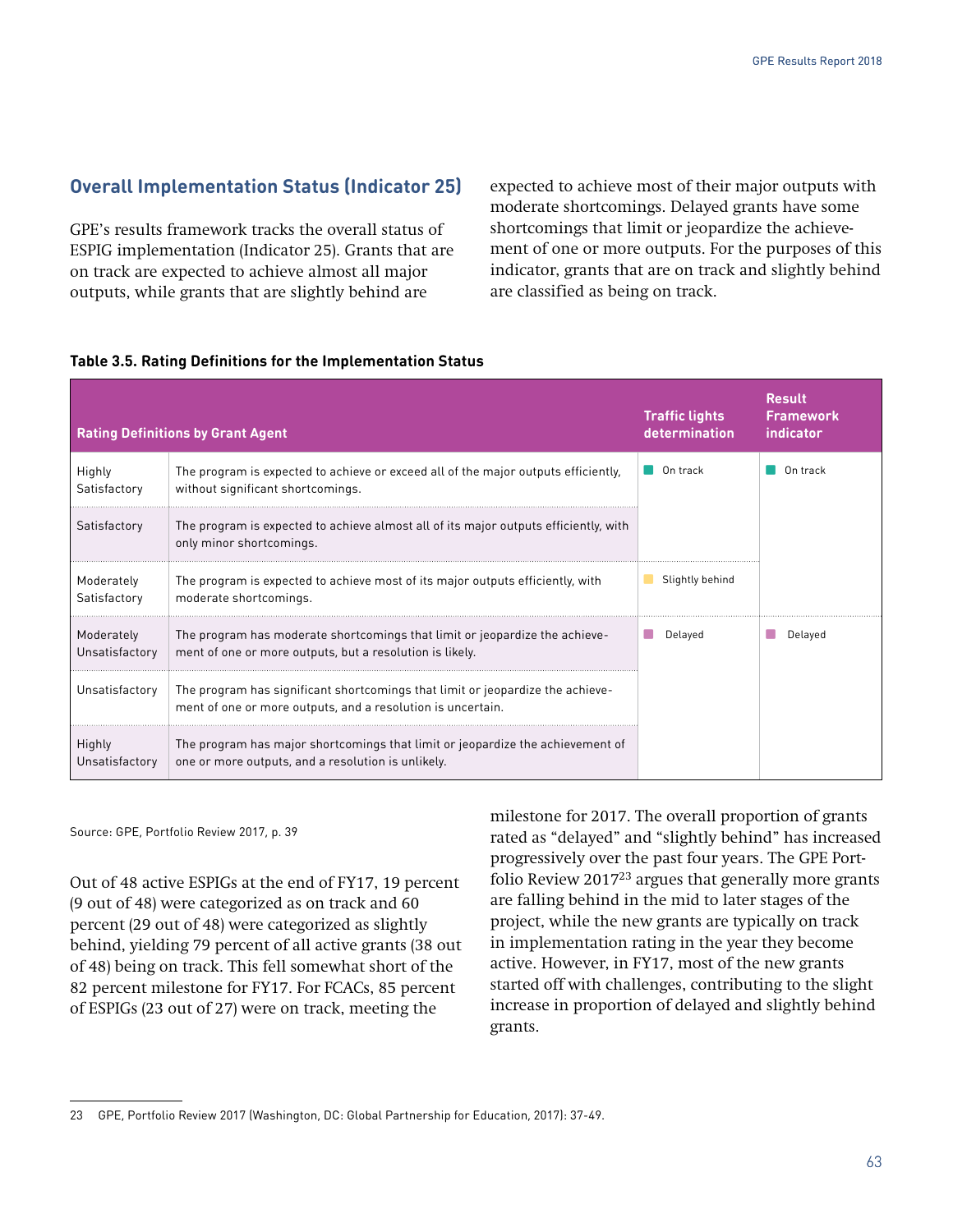

#### **Figure 3.13. The proportion of grants on track decreased between FY14 and FY17.**

Source: GPE, Portfolio Review 2017, p. 40

#### **Figure 3.14. The proportion of FCAC grants on track increased between FY14 and FY17.**



Source: GPE, Portfolio Review 2017, p. 40